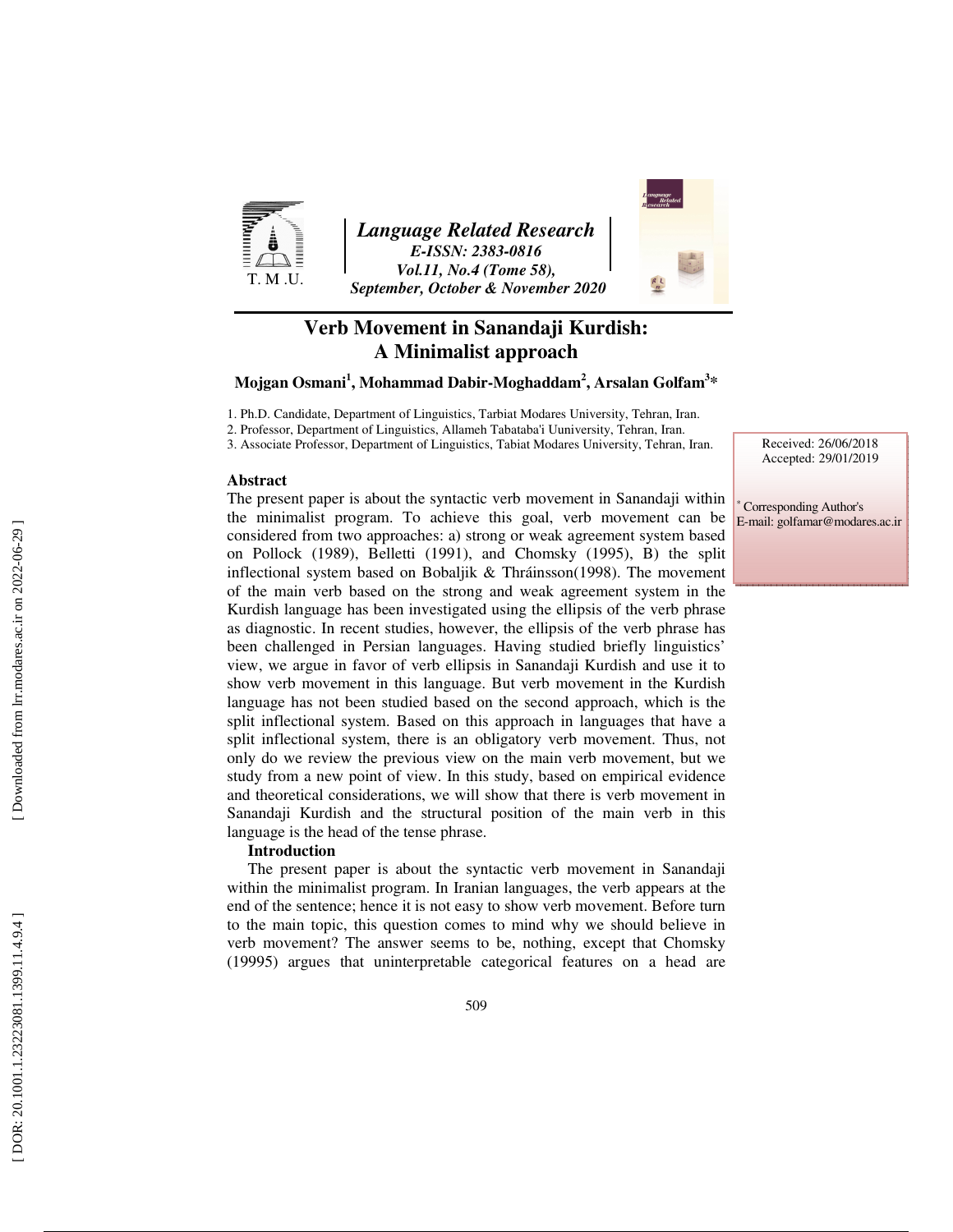

checked under the syntactic relation of sisterhood. Unlike English, In the Kurdish language, the valued tense feature of little v is strong, so it must be local to the feature it checks by. To achieve this goal, verb movement can be considered from two approaches: a) strong or weak agreement system based on Pollock (1989), Belletti (1991), and Chomsky (1995), B) the split inflectional system based on Bobaljik & Thráinsson(1998). We will show that there is verb movement in Sanandaji Kurdish and the structural position of the main verb in this language is the head of the tense phrase.

#### **Literature Review**

There have been many studies on Kurdish. The majority of these studies are traditional descriptive studies on the language. The review of these studies on Kurdish shows that there is indeed a serious lack of theoretical analysis on verb movement. The only works devoted to the analysis of verb movement in Kurdish is Osmani (2015). He provides some empirical evidence, including the position of VP-ellipsis and confirmatory tag questions favoring verb movement out of vP in Kurdish. Darzi and Anooshe (2010) is an important work on this topic in Persian. To the extent that Iranian languages have had some close ancestors, we mention this work here. Darzi and Anooshe (2010) provide several empirical evidence, including the position of lower adverbials, VP-ellipsis, confirmatory tag questions, and the interaction between tense and perfect aspect, favoring verb movement out of vP in Persian.

#### **Methodology**

Approaching the question of verb movement in Kurdish from previous works will be the issue that I will take up and explore first. The rest of the research will be devoted to applying a novel approach in favor of the proposed analysis of verb movement in Kurdish. The data reported in this paper are drawn from Sanandaji Kurdish which is a variety of the Sorani Kurdish, spoken mainly in Sanandaj, Kurdistan Province of Iran. These data are also mentioned by the author whose native language is Kurdish as well.

#### **Result**

The movement of the main verb based on the strong and weak agreement system in the Kurdish language has been investigated using the ellipsis of the verb phrase as diagnostic. These analyses in the Persian language including (1) the v-stranding verb phrase ellipsis, (2) the null argument, (3)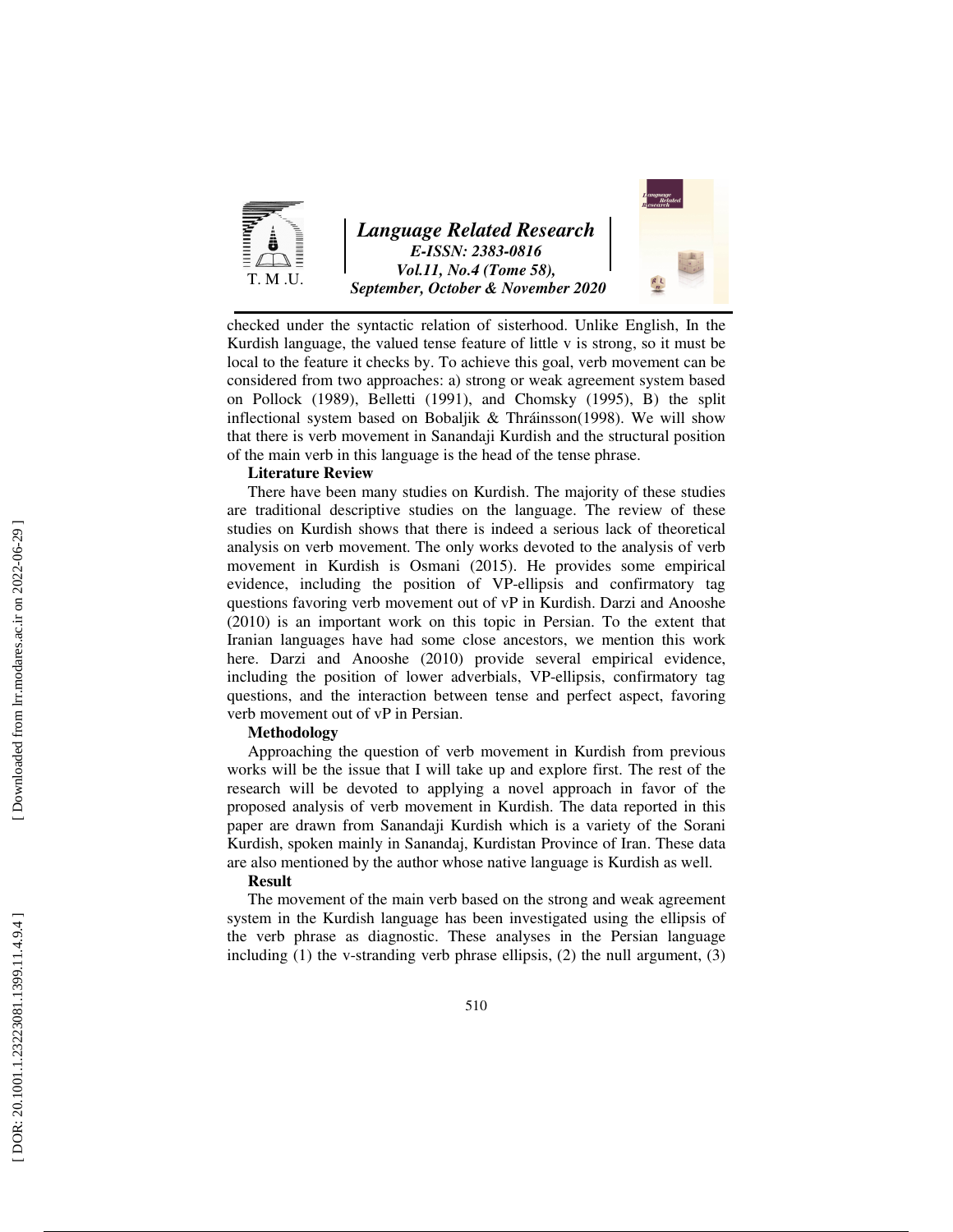

# *Language Related Research E-ISSN: 2383-0816 Vol.11, No.4 (Tome 58), September, October & November 2020*



the DP/NP Ellipsis. Considering the affinity between Persian and Kurdish languages, many of the generalization in the ellipsis of the verb phrase construction in the Persian language can be applied in Sanandaji Kurdish language. Therefore, in this article, we consider verb phrase ellipsis in Persian language and then, use the result in the analyses of Sanandaji Kurdish language data. Finally, it appears that based on empirical evidence and theoretical considerations, the findings of the research indicate that the ellipsis of the verb phrase construction exists in Sanandaji Kurdish language. However, verb movement in the Kurdish language has not been studied based on Bobaljik & Thráinsson(1998), which is the split inflectional system. Based on this approach languages with obligatory verb movement must have a split IP structure. Conversely, languages in which the verb remains in the VP must have a simple IP. Thus, the architecture of the IP complex correlates with the position of the finite verb.

Bobaljik & Thráinsson(1998) support their claims by two types of empirical evidence. First, they predict that data showing that the split-IP languages have more specifier positions in the IP complex than languages with a simple IP. This is expected since the additional functional projections in the split IP languages provide additional specifiers. This prediction born out in Kurdish –Kurdish data is representative of object shift which is taken to mark the left edge of VP. This data has constituted one of the major empirical motivations for the existence of split IP. Second, they predict that the languages with only a simple IP are restricted to having maximally one inflectional morpheme attached to the inflected verb. Conversely, languages with a split IP will allow distinct markers of tense and agreement to co-occur on finite verbs. This prediction is correct in Kurdish. We provide some Kurdish data that allows the expression of both tense and agreement by discrete morphemes. Thus, not only do we review the previous view on the main verb movement, but we study from a new point of view. In this study, based on empirical evidence and theoretical considerations, we showed that there is verb movement in Sanandaji Kurdish language and the structural position of the main verb in Sannadaji Kurdish is the head of the tense phrase

**Keywords**: The structural position of the main verb, Verb movement, VP-Ellipsis, Split inflectional system, Sanandaji Kurdish.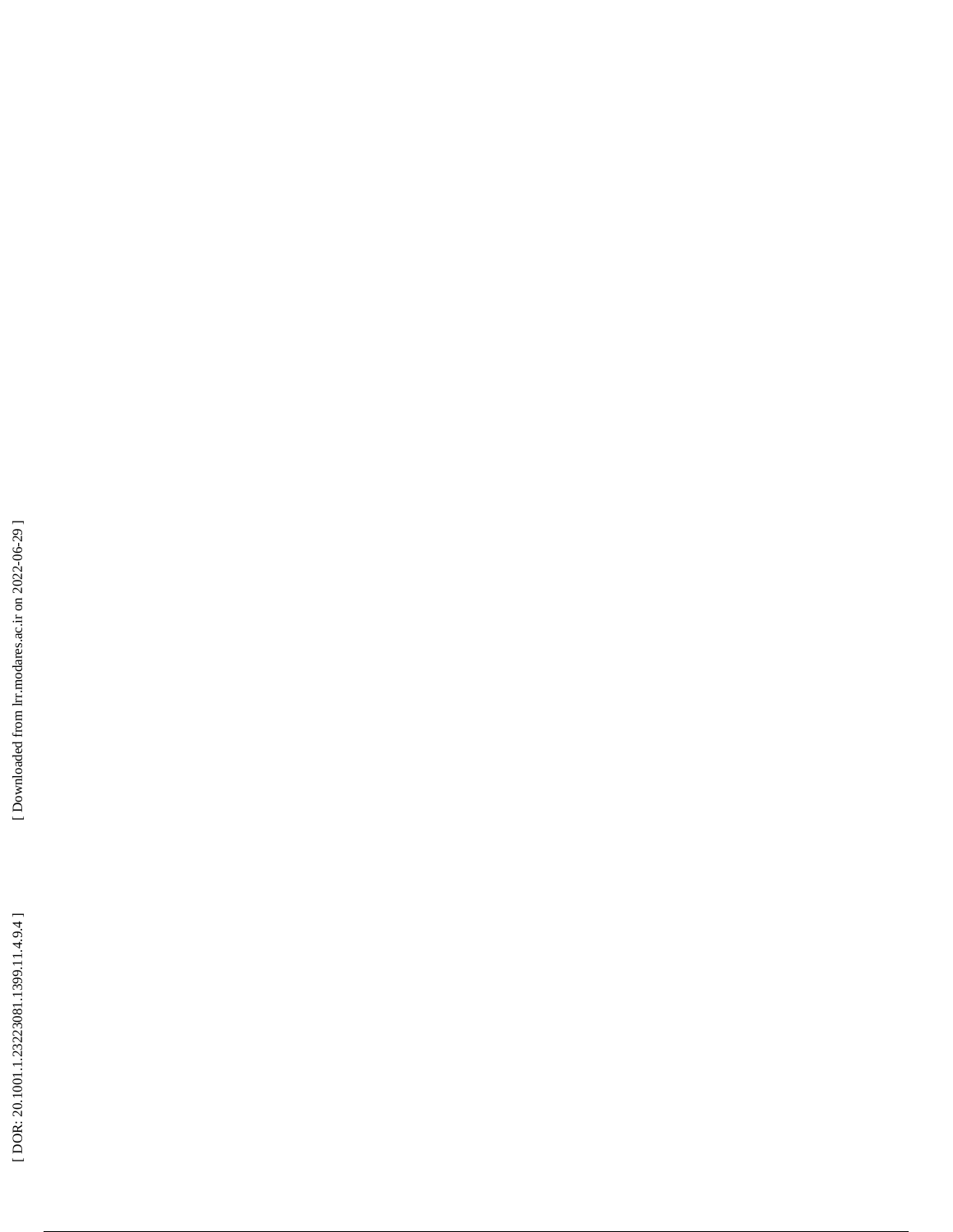

# حركت فعل اصلي در كردي ـ سنندجي: رويكردي كمينهگرا

مژگان عثمانی ٰ، محمد د**بی**رمقدم ٰ، ارسلان گلفام ٌ ّ ّ

. دانشجوي دكتري زبانشناسي، دانشگاه تربيت مدرس، تهران، ايران. 1 . استاد گروه زبانشناسي، دانشگاه علامه طباطبايي، تهران، ايران. 2 ۳. دانشیار گروه زبانشناسی، دانشگاه تربیت مدرس، تهران، ایران.

دريافت: 20/ 06/ 97 پذيرش: 01/ 11/ 97

### چكيده

تحقيق حاضر پژوهشي دربارة حركت نحوي فعل اصلي بر پاية دادههاي زبان كردي ـ سنندجي در چارچوب برنامة كمينهگراست. براي نيل به اين هدف، ميتوان از دو منظر حركت فعل اصلي را در زبانهاي مختلف بررسي كرد: الف) قائل شدن به نظام مطابقة قوي يا ضعيف بر مبناي ديدگاه پولاك (1989)، بلتي 1991) و چامسكي (1995) و ب) قائل شدن به نظام تصريف دوجزئي بر مبناي بوباليك و ترنسن (1998). ) حركت فعل اصلي از منظر نظام مطابقة قوي و ضعيف در زبان كردي با بهره جستن از آزمون حذف گروه فعلي بررسي شده است. اين در حالي است كه در مطالعات اخير وجود حذف گروه فعلي در زبان فارسي رد و تفسيرهاي متفاوتي براي آن مطرح شده است. در اين پژوهش پس از بيان اجمالي نظرات زبانشناسان، استدلال خود را براي قائل شدن به حذف گروه فعلي در زبان كردي ـ سنندجي مطرح كرديم و از آن در نشان دادن حركت فعل اصلي در كردي ـ سنندجي بهره برديم؛ اما حركت فعل اصلي در زبان كردي تاكنون از منظر دوم ـ كه قائل شدن به تصريف دوجزئي است ـ بررسي نشده است. بر مبناي اين ديدگاه در زبانهايي كه داراي تصريف دوجزئي هستند، فعل اصلي اجباراً به بيرون از جايگاه اشتقاق در پاية آن حركت ميكند. بنابراين، در اين مقاله علاوه بر بازنگري ديدگاه قبلي دربارة حركت فعل اصلي، از ديدگاهي جديد نيز اين موضوع بررسي ميشود. در اين پژوهش بر اساس شواهد تجربي و ملاحظات نظري نشان خواهيم داد كه فعل اصلي در زبان كردي ـ سنندجي به بيرون جايگاه اشتقاق در پاية آن حركت ميكند و جايگاه روساختي آن در اين زبان هستة گروه زمان است.

واژههاي كليدي: جايگاه روساختي فعل اصلي، حركت فعل اصلي، حذف گروه فعلي، تصريف دوجزئي، زبان كردي ـ سنندج

ــــــــــــــــــــــــــــــــــــــــــــــــــــــــــــــــــــــــــــــــــــــــــــــــــــــــــــــــــــــــــــــــــــــــــ

E-mail: golfamar@modares.ac.ir :مقاله مسئول نويسندة\*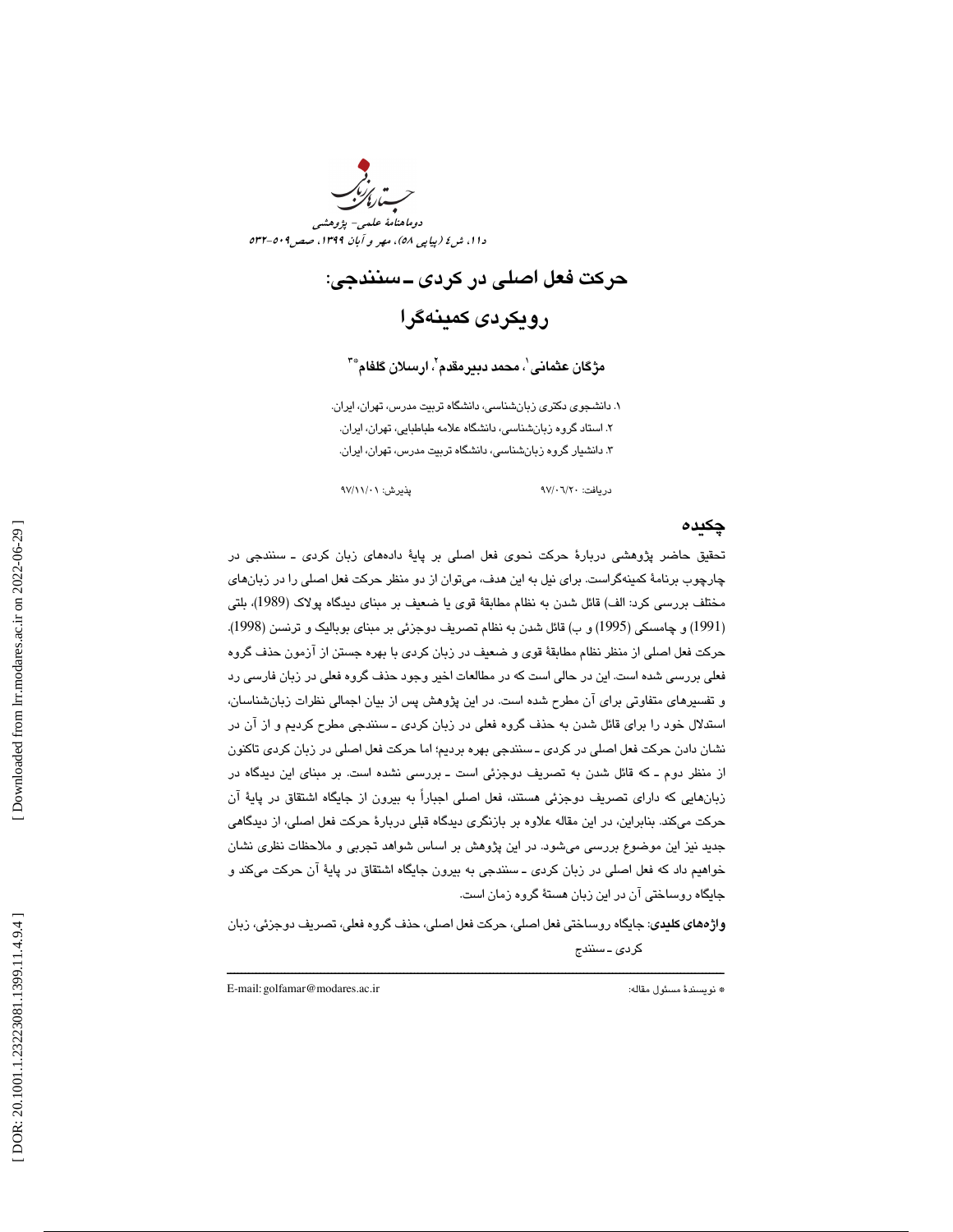می مژگان *عثمانی و همكاران* حركت فعل *اصلی در كردی...*.. می<mark>خ</mark><br>**مجهددی حركت فعل است حركت فعل است حركت فعل اصلی در كردي.... میخواهد است حركت فعل اصلي در كردي.... میخواهد** 

## . مقدمه 1

حركت فعل اصلي به بيرون از جايگاه اشتقاق در پاية آن در زبانهاي ايراني همواره موضوع بحثبرانگيزي بوده است؛ زيرا در اين زبانها فعل اصلي در آخر جمله قرار دارد و به همين دليل نميتوان بهراحتي از روي ترتيب كلمات جايگاه روساختي فعل اصلي را در جمله نشان داد. بنابراين، پژوهشگران با توسل جستن به آزمونهاي نحوي درصدد نشان دادن جايگاه فعل اصلي در ساخت نحوي جملات بودهاند. پرسش پيش روي چنين پژوهشي ممكن است اين باشد كه چرا بايد در اين زبانها به حركت فعل اصلي قائل باشيم. در پاسخ به اين پرسش ميتوان به گفتة چامسكي (1995) استناد كرد كه بر اين باور است كه مشخصههاي مقولهاي تعبيرناپذير بايد با رابطة خواهري بازبيني شوند. به زبان سادهتر، مشخصههاي تعبيرناپذير فعل كه مشخصهاي مقولهاي هستند، نياز به بازبيني دارند و بايد با عنوان رابطة خواهري با مشخصة تعبيرپذير متناظر خود بر روي هستة زمان بازبيني شوند؛ درنتيجه فعل اصلي به گروه زمان حركت ميكند تا در اين ارتباط موضعي قرار بگيرد.

براي نشان دادن حركت فعل اصلي از دو منظر ميتوان اين پديده را در زبانهاي مختلف بررسي كرد كه در هر دو، حركت بهمنظور بازبيني مشخصهها اتفاق ميافتد. منظر نخست قائل شدن به نظام مطابقة قوي يا ضعيف بر مبناي ديدگاه پولاك 1 ( 1989)، بلتي 2 ( 1991) و چامسكي 1995) است. در اين ديدگاه گفته ميشود كه فعل اصلي در زبانهايي كه داراي ارزش ) مشخصهاي قوي هستند براي بازبيني مشخصة قوي به بيرون از جايگاه اشتقاق در پاية آن حركت ميكند. ارزش مشخصهاي كه سبب تظاهر تصريف زمان بر روي افعال ميشود، ممكن است در زبانهاي مختلف قوي يا ضعيف باشد. بر مبناي اين ديدگاه در فرايند بازبيني مشخصهها، مشخصة قوي بايد با مشخصة بازبينيكننده در رابطة موضعي بازبيني و حذف شود. حركت فعل اصلي در زبان كردي بر مبناي نظام تصريف قوي يا ضعيف با بهره جستن از آزمون حذف گروه فعلي بررسي شده است؛ اما در مطالعات اخير شواهدي مطرح شده است كه بر مبناي آن حذف گروه فعلي در زبان فارسي كه دادههاي آن تا حدودي منطبق بر الگوهايي زبان كردي است، رد شده است. بنابراين، بررسي پديدة حذف گروه فعلي بهمنزلة يكي از شواهد حركت فعل اصلي به بيرون گروه فعلي در زبان كردي ـ سنندجي يكي از موضوعاتي است كه در اين پژوهش به آن پرداخته ميشود.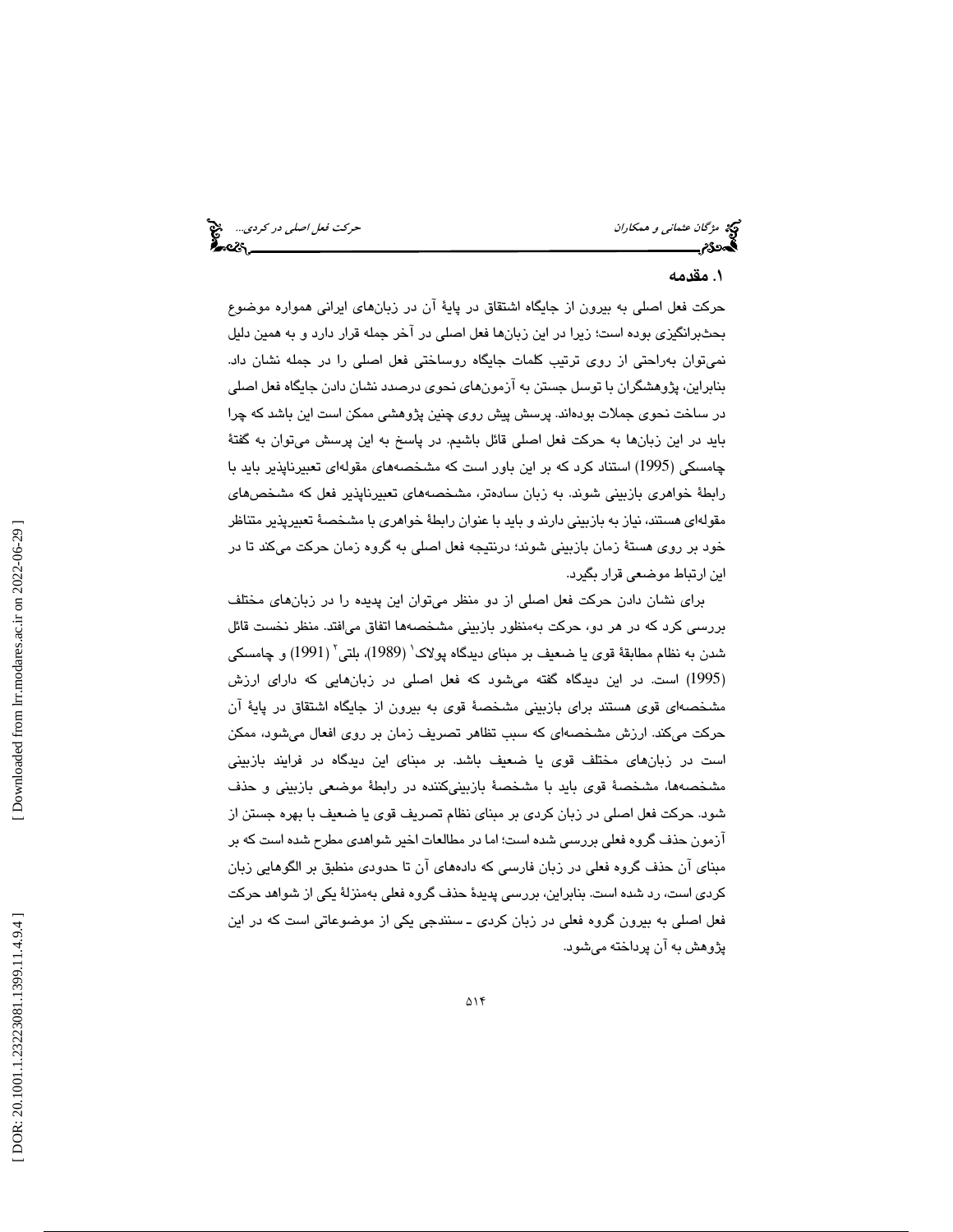برای نشان دادن حرکت فعل اصلی، از منظر قائل شدن به نظام تصریف دوجزئی <sup>۳</sup> بر مبنای دیدگاه بوبالیک ٔ و ترنسن ْ (1998) نیز میتوان این پدیده را بررسی کرد. بر اساس این دیدگاه در زبانهایی که دارای تصریف ساده<sup>٦</sup> باشند، فعل اصلی در جایگاه اشتقاق در پایهٔ خود باقی ميماند، در حالي كه در زبانهاي داراي تصريف دوجزئي، فعل اصلي به بيرون از جايگاه اشتقاق در پاية خود حركت ميكند. ساختار گروهي در زبانهاي داراي تصريف دوجزئي شامل فرافكن مطابقه<sup>۷</sup> و فرافكن زمان است، در حالي كه در زبانهاي داراي تصريف ساده فقط شامل فرافكن زمان است. به باور بوباليك و ترنسن (1998) در زبانهاي داراي تصريف دوجزئي به اين دليل كه فرافكني مطابقه بين فرافكني زمان و فعل قرار ميگيرد، سبب ميشود كه اين دو در فاصلة دورتري نسبتبه هم باشند. اين در حالي است كه فعل و گروه زمان بهمنظور بازبيني مشخصههاي خود بايد در فاصلة موضعي باشند به همين دليل فعل اجباراً به هستة گروه زمان ارتقا مييابد. آنها براي اينكه زبانهاي داراي تصريف ساده و دوجزئي را مشخص كنند شواهدي را مطرح كردهاند. شاهد نخست آنها اين است كه زبانهاي داراي تصريف دوجزئي بايد جايگاه مشخصگر بيشتري نسبتبه زبانهاي داراي تصريف ساده داشته باشند. به باور آنها در اين زبانها بايد شاهد جابهجايي مفعول^ باشيم، به اين دليل كه اين پديده نيازمند مشخصگر اضافي براي ارتقاي مفعول است. شاهد دوم، حضور تكواژهاي مربوط به زمان و مطابقه بهطور همزمان بر روي فعل اصلي است. استدلال آنها در اين خصوص اين است كه در زبانهاي داراي تصريف دوجزئي به اين دليل كه فرافكنهاي مجزايي براي بازبيني زمان و مطابقه وجود دارد، پس بايد تكواژهاي مجزايي براي زمان و مطابقه بر روي فعل اصلي حضور داشته باشد. در اين پژوهش با بررسي دادههاي زبان كردي،جابهجايي مفعول و تكواژهاي مجزاي زمان و مطابقه بر روي فعل اصلي نشان داده خواهد شد و همانطور كه گفته شد، تأييدي بر دوجزئي بودن نظام تصريف اين زبان و بهتبع حركت فعل اصلي به بيرون از جايگاه اشتقاق در پاية آن خواهد بود.

نخستين مسئلهاي كه در اين پژوهش بررسي ميشود اين است كه آيا ميتوان از حذف گروه فعلي براي نشان دادن حركت فعل اصلي در زبان كردي ـ سنندجي بهره جست؟ با توجه به اينكه پس از فرايند حذف در بند دوم جملات همپايه فعل اصلي همچنان حضور دارد، فرض بر اين است كه حذف گروه فعلي در زبان كردي ـ سنندجي وجود دارد. دومين مسئلهاي كه در اين پژوهش بررسي ميشود اين است كه آيا كردي ـ سنندجي داراي تصريف دوجزئي و بهتبع آن حركت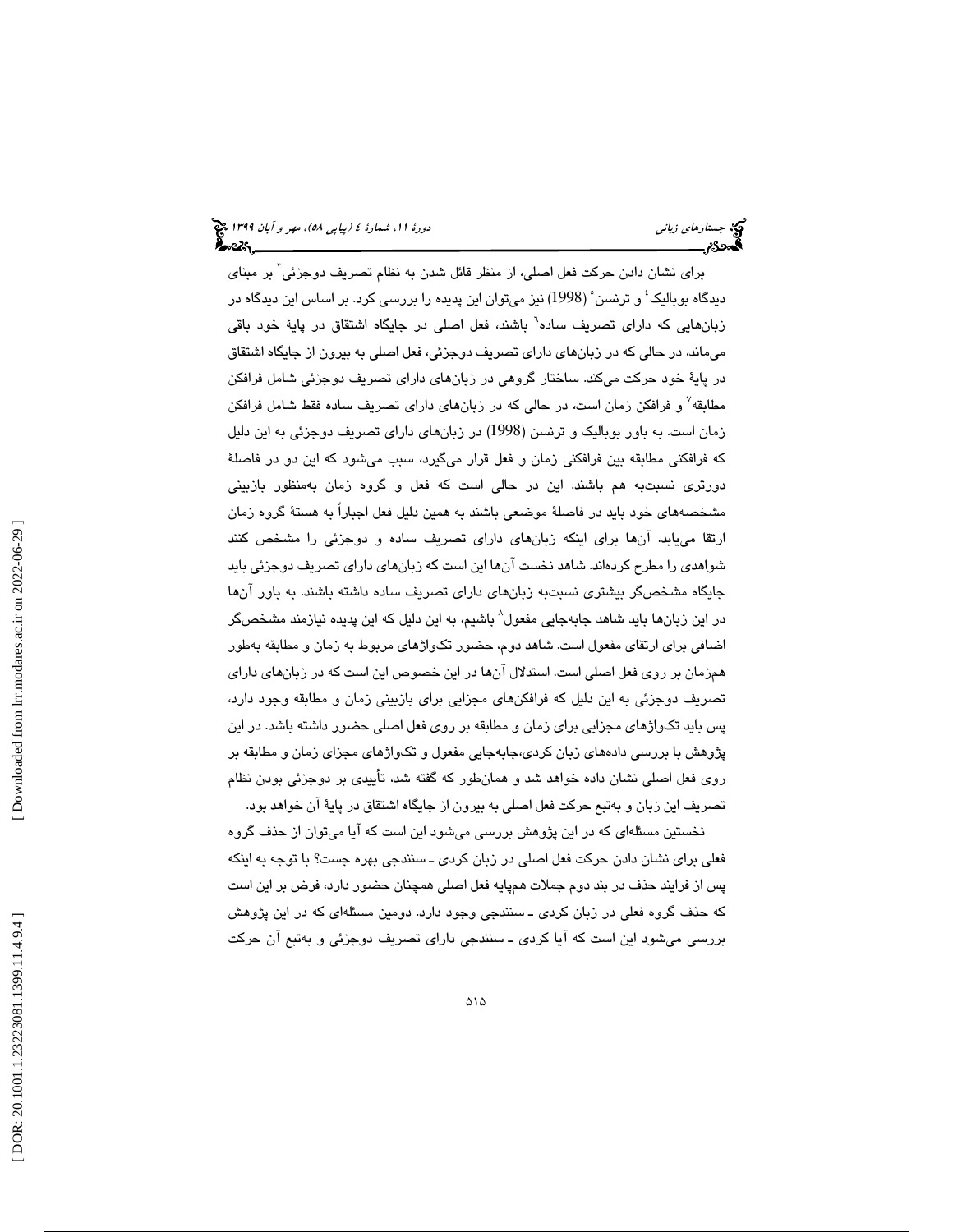الزامي فعل به هستة گروه زمان است؟ در پاسخ به اين مسئله ميتوان گفت كه با توجه به اينكه در زبان كردي ـ سنندجي شاهد جابهجايي مفعول و حضور تكواژهاي مربوط به زمان و مطابقه به- طور همزمان بر روي فعل اصلي هستيم، فرض بر اين است كه اين زبان داراي تصريف دوجزئي است و جايگاه روساختي فعل اصلي، هستة گروه زمان است. بنابراين، در اين پژوهش، در چارچوب برنامة كمينهگرا و بر پاية نظري نظام تصريف قوي و ضعيف و همچنين، نظام تصريف دوگانه، جايگاه روساختي فعل اصلي در ساخت جملات زبان كردي ـ سنندجي بررسي ميشود.

پس از مقدمة حاضر، در بخش دوم و سوم بهترتيب پيشينة پژوهش و مباني نظري مطرح خواهد شد. در بخش چهارم، دربارة روش تحقيق بهصورت خلاصه سخن ميگوييم. در بخش پنجم حركت فعل اصلي از منظر نظام مطابقة قوي و ضعيف بررسي خواهد شد. در اين بخش، حذف گروه فعلي كه يكي از شواهد مطرحشده براي حركت فعل اصلي است، بررسي ميشود. در بخش ششم بهمنظور بررسي صحت ادعاي خود در بخش پيشين به بررسي حركت فعل اصلي از ديدگاهي جديد، از منظر نظام تصريف دوجزئي بر اساس ديدگاه بوباليك و ترنسن (1998) بررسي ميشود. درنهايت، در بخش هفتم نتيجهگيري ارائه خواهد شد.

# . پيشينة تحقيق 2

فعل اصلي در زبان فرانسه قبل از عناصر نفي، قيدهاي گروه فعلي و سورهاي شناور است و در زبان انگليسي بعد از اين عناصر تظاهر مييابد. آنچه سبب تفاوت جايگاه روساختي فعل اصلي در اين دو زبان ميشود، حركت فعل اصلي به هستة گروه تصريف در زبان فرانسه و عدم حركت فعل اصلي در زبان انگليسي است (1989 ,Pollock(. حركت فعل اصلي به بيرون از جايگاه اشتقاق در پاية آن به اين دليل كه در زبان كردي و فارسي، فعل اصلي در آخر جمله قرار دارد، بهراحتي از روي ترتيب كلمات تعيين نميشود. به همين دليل پژوهشهاي بسيار كمي در اين باره صورت گرفته است. در ادامه، پژوهشي كه دربارة حركت فعل اصلي در زبان كردي در چارچوب برنامه صورت گرفته است و پژوهش ديگري كه دربارة حركت فعل اصلي در زبان فارسي صورت گرفته است، مطرح ميشود.

عثماني (1394) در رسالة خود حركت فعل اصلي را در زبان كردي ـ سوراني معيار بررسي كرده است. تحليل وي درمورد حركت فعل اصلي اينگونه است كه فعل اصلي ابتدا به هستة گروه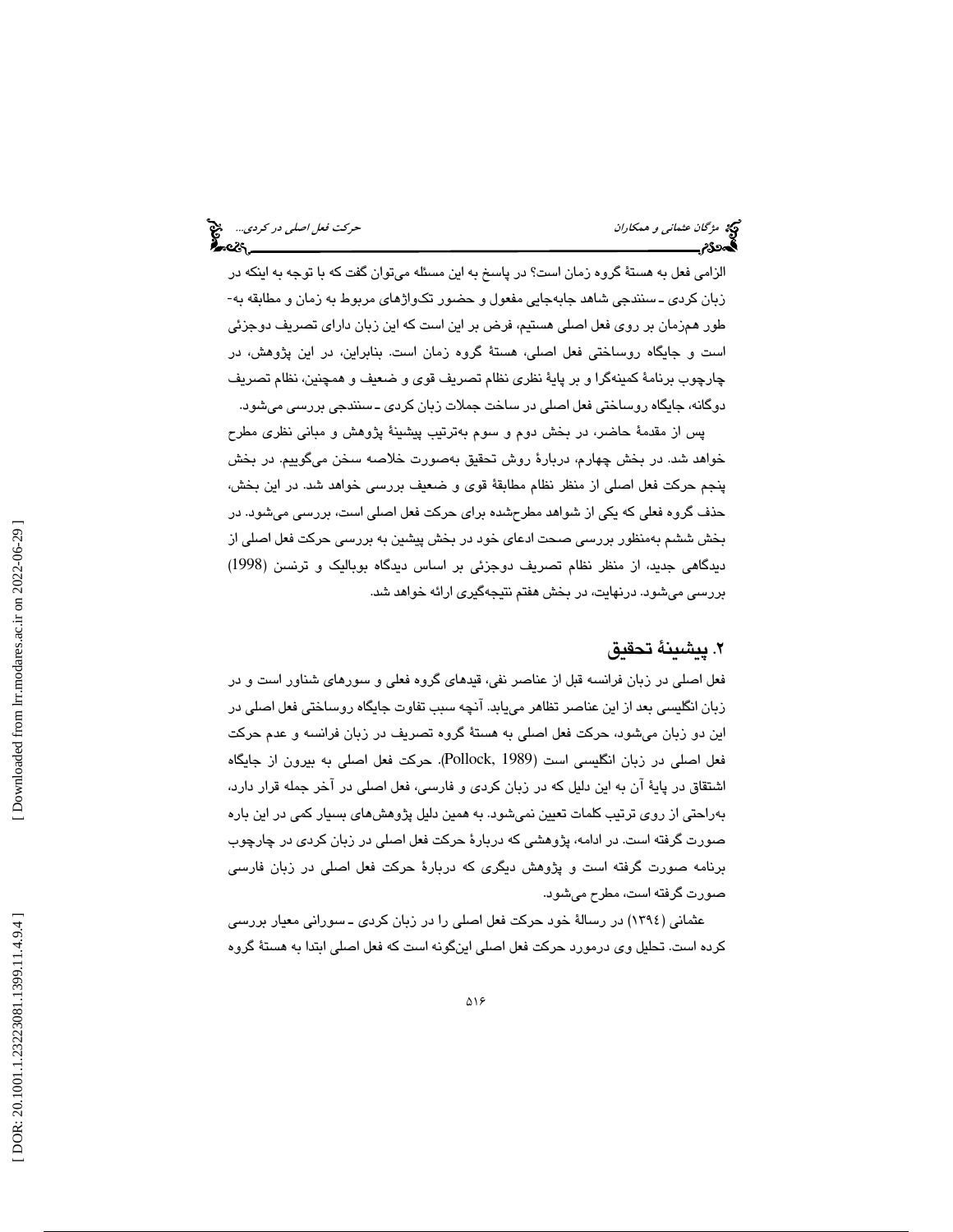# (پياپي 58)، مهر و آبان 1399 جستارهاي زباني دورة ،11 شمارة 4

فعلي كوچك و سپس به هستة گروه زمان يا گروه نمود كامل حركت ميكند. وي با پيروي از درزي و انوشه (1389) و انوشه (1394) شواهدي كه براي تأييد ادعاي خود ارائه ميكند حذف گروه فعلي در ساختهاي همپايه 1 و ساخت پرسش تأييدي 2 است:

1). [3(a)] Karo dwene sew-ækæ=e xward-ø, min  $\left[ \begin{smallmatrix} 1 \\ v \end{smallmatrix} \right]$  næ=m-xward-ø.<sup>9</sup> Karo yesterday apple-DEF=3.SG eat.PAST.3.SG but I Neg=1.SG-eat.PST-1.SG

كارو ديروز سيب را خورد؛ ولي من نخوردم. 2). [5(b)] awan film-acka=yan bini-ø,  $[\text{v}_P]$  nae=yan-bini-ø?<br>they film-DEF=3.SG see.PAST-3.SG Neg=3.SG-see.PST-3.SG they film-DEF=3.SG see.PAST-3.SG آنها فيلم را ديدند، نديدند؟

#### (عثماني، ١٣٩٤: ٦٨)

وی به اين نكته اشاره ميكند كه فعل اصلي بهمنظور بازبيني مشخصهٔ تعبيرناپذير قوی به بيرون از گروه فعلي حركت ميكند. به همين دليل است كه بعد از فرايند حذف گروه فعلي، فعل اصلي در ساخت باقي ميماند. درادامه، وي ساختهاي كامل را نيز بررسي ميكند و اينگونه نتيجه ميگيرد كه در ساخت كامل فعل اصلي از گروه فعلي خارج ميشود و به هستة گروه نمود كامل حركت ميكند. وي به اين نكته اشاره ميكند كه بنا بر اصل اقتصاد، اشتقاق بهينة فعل اين است كه وقتي فعل اصلي به هستة گروه نمود حركت ميكند، در همانجا باقي ميماند و به بالاتر از آن حركت نميكند.

تحليل وي دربارة ساختهاي استمراري اينگونه است كه گروه فرافكن استمراري را بر فراز گروه فعلي كوچك درنظر ميگيرد. به گفتة وي، تفاوت اين فرافكن با فرافكن نمود كامل اين است كه هستة فرافكن استمراري خلاف هستة نمود كامل، پيشوند است. درنتيجه، هستة اين فرافكن فاقد ارزش [:uInfl [است. بنابراين، در ساختهاي استمراري خلاف ساختهاي كامل خود هستة زمان و نه هستة گروه استمراري، مشخصة تصريف هستة گروه فعلي كوچك را ارزشگذاري ميكند كه در اينصورت فعل اصلي در اين ساختها به گروه زمان ارتقا مييابد.

درزي و انوشه (1389) حركت فعل اصلي را در زبان فارسي در چارچوب برنامة كمينهگرا بررسي كردهاند. از منظر آنها نيز فعل اصلي از درون گروه فعلي كوچك به گروه زمان يا گروه نمود كامل حركت ميكند. آنها در اين پژوهش شواهدي، ازجمله جايگاه قيدهاي گروه فعلي، حذف گروه فعلي، ساخت پرسش تأييدي و تعامل زمان با نمود كامل را در تأييد قوي بودن مشخصة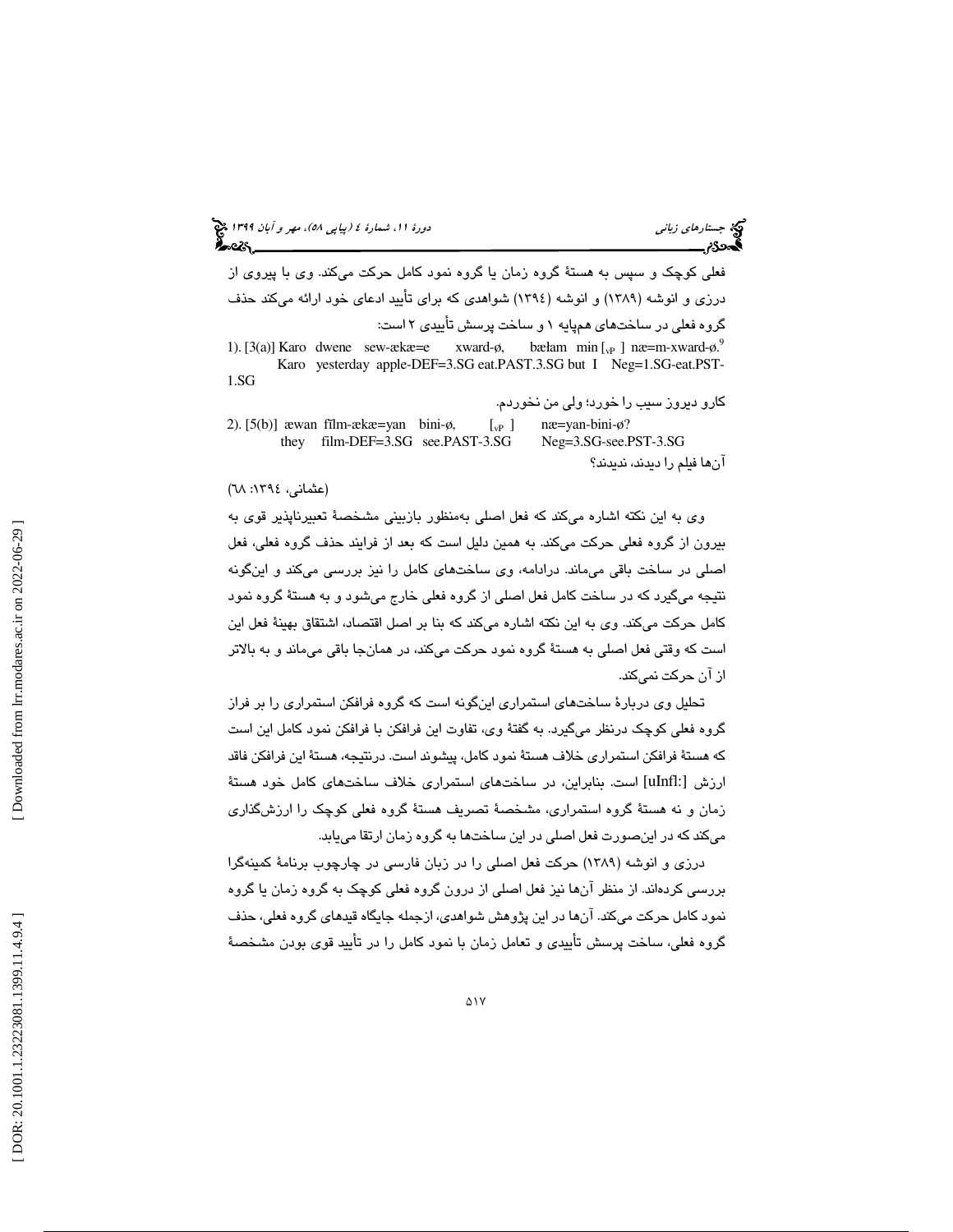مي مؤگان *عثماني و همكاران* حركت فعل *اصلي در كردي...*. م<sup>وج</sup><br>محمد العالمي بين العالمي العالمي العالمي العالمي العالمي العالمي العالمي العالمي العالمي العالمي العالمي العالم<br>**العالمي العالمي العالمي العالمي العالمي العالم** 

تصريف هستة گروه فعلي كوچك و بهتبع آن حركت فعل اصلي به هستة گروه زمان ارائه كردهاند.

حذف گروه فعلي در اين ميان يكي از شواهد قوي درزي و انوشه (1389) در تأييد حركت گروه فعلي به هستة گروه زمان است. به گفتة آنها در زبان انگليسي، چون فعل اصلي به هستة گروه زمان حركت نميكند، پس در فرايند حذف گروه فعلي در صورتي كه فعل كمكي يا وجهي در جمله حضور نداشته باشد، با درج do مواجه خواهيم شد و فعل اصلي حذف خواهد شد. اين در حالي است كه در زبان فارسي بهدليل قوي بودن مشخصة تصريف قوي و بهدنبال آن ارتقاي فعل اصلي به هستة گروه زمان در صورت حذف گروه فعلي در ساختي مانند پاسخ كوتاه (مثال ٣) و جملات همپايه (مثال ٤) فعل اصلي حذف نميشود:

)3 . [29(الف)] چه كسي سهراب را ديد؟ من [vP [ ديدم.

٤). [٢٩(ب)] سهراب ديروز سارا را نديد؛ ولي من [<sub>٧</sub>٥ ] ديدم.

(هم*ان*: ٤٧ $)$ 

درزي و انوشه (همان) با مقايسة زبان فارسي و انگليسي به اين نكته نيز اشاره ميكنند كه چون در زبان انگليسي قيد رخدادي كه به گروه فعلي كوچك متصل است در ميان فعل اصلي و كمكي قرار ميگيرد، پس ميتوان گفت كه فعل اصلي در گروه فعلي باقي ميماند؛ اما در زبان فارسي به اين دليل كه قيد رخدادي نميتواند ميان فعل كمكي و فعل اصلي قرار گيرد. آنها در تأييد تحليل خود مثال شمارة 5 را به شاهد آوردهاند:

)5 . [36(الف)]\*سهراب ديروز سارا را ديده [در دانشگاه] بود.

(*همان*: ٥١)

به باور نگارندگان ميتوان گفت كه به اين دليل كه گروه زمان و گروه فعلي در زبان فارسي هستهپايان است جايگاه قيدها در اين زبان نميتواند معياري براي حركت فعل اصلي باشد؛ زيرا حتي در صورت ارتقاي فعل اصلي به هستة گروه زمان و گذر از قيدهاي سطح گروه فعلي، اين حركت تظاهر بيروني ندارد و تأثيري بر ترتيب واژهها نميگذارد. به بياني ديگر، بهدليل هستهپايان بودن گروه زمان و گروه فعلي در زبان فارسي حركت يا عدم حركت فعل اصلي به هستة گروه زمان بر ترتيب خطي واژهها تأثير نميگذارد.

 [\[ DOR: 20.1001.1.23223081.1399.11.4.9.4](https://dorl.net/dor/20.1001.1.23223081.1399.11.4.9.4) ] [\[ Downloaded from lrr.modares.ac.ir on 20](https://lrr.modares.ac.ir/article-14-25046-fa.html)22-06-29 ] Downloaded from lrr.modares.ac.ir on 2022-06-29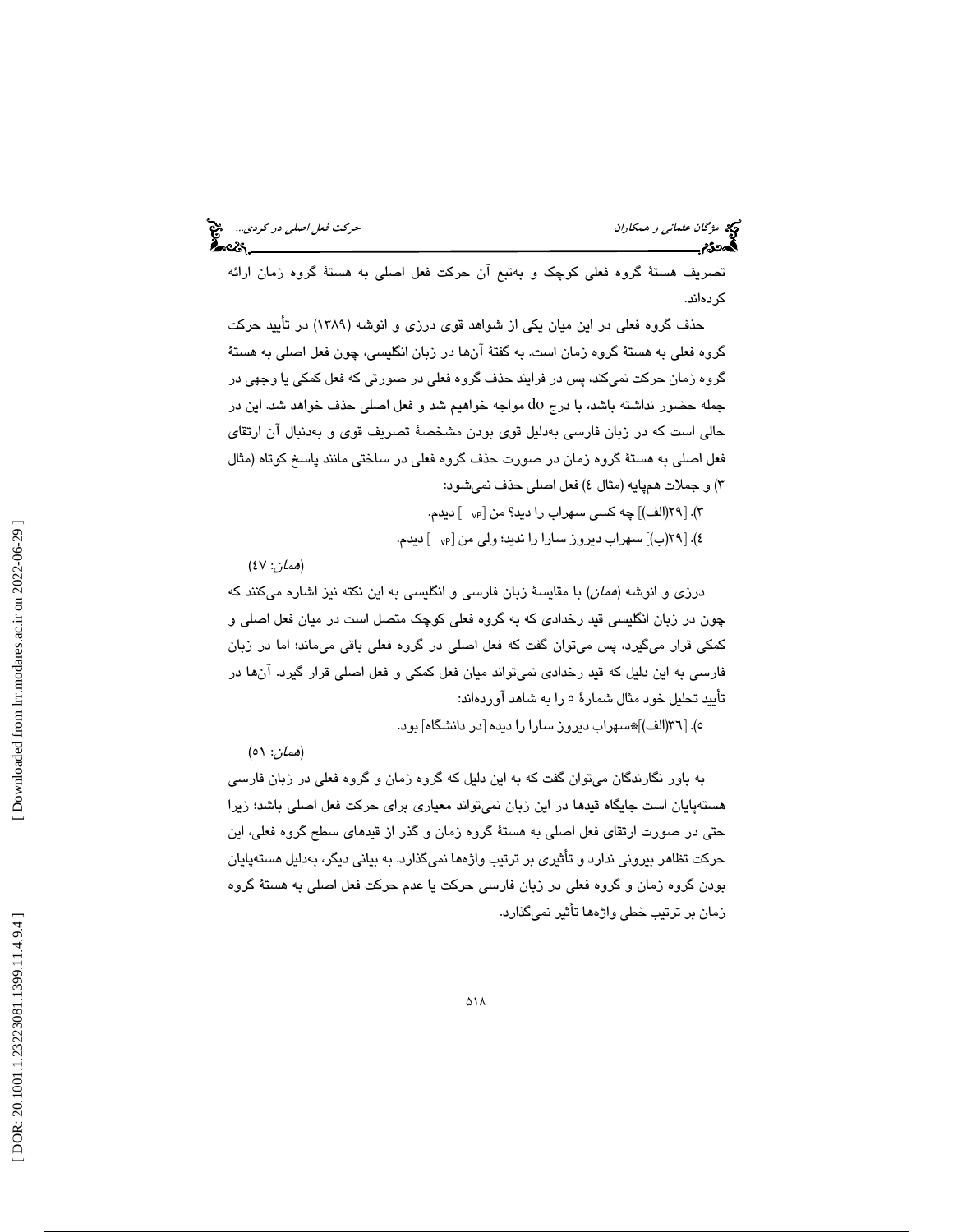## .3 چارچوب نظري

اين پژوهش جايگاه روساختي فعل اصلي را در زبان كردي ـ سنندجي بر پاية برنامة كمينهگرا نشان ميدهد. برنامة كمينهگرا تداوم بدنة اصلي دستور زايشي است كه در مقالات چامسكي 1991 1993) و سپس در كتاب وي (1995) دوباره انتشار يافت. دستور در اين برنامه شامل دو ) بخش اصلی واژگان و نظام محاسباتی `` است. نظام محاسباتی دربردارندهٔ فرایندهایی ازجمله ادغام`` است كه بر عناصر واژگاني اعمال ميشود تا واحدهاي نحوي بزرگتري بسازد. فرايند ادغام با برقراري رابطة خواهري ميان دو عنصر زمينة بازبيني مشخصهها را فراهم ميآورد. واژگان دربردارندة مجموعهاي از مشخصههاي نحوي، معنايي و آوايي است. مشخصههاي نحوي ممكن است تعبيرپذير يا تعبيرناپذير باشند. نحو به مشخصههاي تعبيرناپذير حساس است به همين دليل اين مشخصهها بايد با همتاي تعبيرپذير خود در نحو بازبيني و حذف شوند. نكتة مهم اين كه بازبيني مشخصهها بايد تحت رابطهٔ خوا*هري،* كه تطابق<sup>۱۲</sup> نام دارد، باشد. در صورتی كه در فرايند اشتقاق نحوي همهٔ مشخصههاي نحوي تعبيرناپذير بازبيني شوند، به ساخت همگرا<sup>۱۲</sup> منجر مي شود و در صورتي كه مشخصهاي تعبيرناپدير بازبيني نشود، ساخت ساقط<sup>، (</sup> مي شود. بنابراين، در سطح صورت آوايي يا صورت منطقي هيچ مشخصة تعبيرناپذيري نبايد يافت شود تا ساختي خوشساخت و همگرا باشد (*همان*: ۲۲۰).

نكتة ديگري كه ذكر آن در اين پژوهش مهم است ماهيت انگيزة حركت نحوي است. بر اساس چامسكي (همان) درواقع، ميتوان گفت كه هر حركتي در اين برنامه بايد انگيزهاي داشته باشد. مشخصهها برانگيزانندة حركت در اشتقاق نحوي هستند. گروه زمان مشخصهايي دارد كه بايد طي فرايند اشتقاق بازبيني شوند. بنا بر آنچه گفته شد، به محض اينكه هستة گروه زمان وارد اشتقاق شد مشخصههاي آن و مشخصههاي متناظر آن در عناصر ديگر كه در ساخت حضور دارند سبب حركت ميشوند. چامسكي (1993) در اين ميان، به مشخصههاي قوي و ضعيف اشاره ميكند كه به باور وي مشخصههاي قوي به محض اينكه وارد اشتقاق شدند بايد بازبيني شوند. در اين پژوهش بر اين باوريم كه در زبان كردي ـ سنندجي مشخصهاي كه انگيزة حركت فعل اصلي است قوي است كه به همين دليل فعل اصلي از جايگاه اشتقاق در پاية آن به هستة گروه زمان حركت ميكند.

 [\[ DOR: 20.1001.1.23223081.1399.11.4.9.4](https://dorl.net/dor/20.1001.1.23223081.1399.11.4.9.4) ] [\[ Downloaded from lrr.modares.ac.ir on 20](https://lrr.modares.ac.ir/article-14-25046-fa.html)22-06-29 ] Downloaded from lrr.modares.ac.ir on 2022-06-29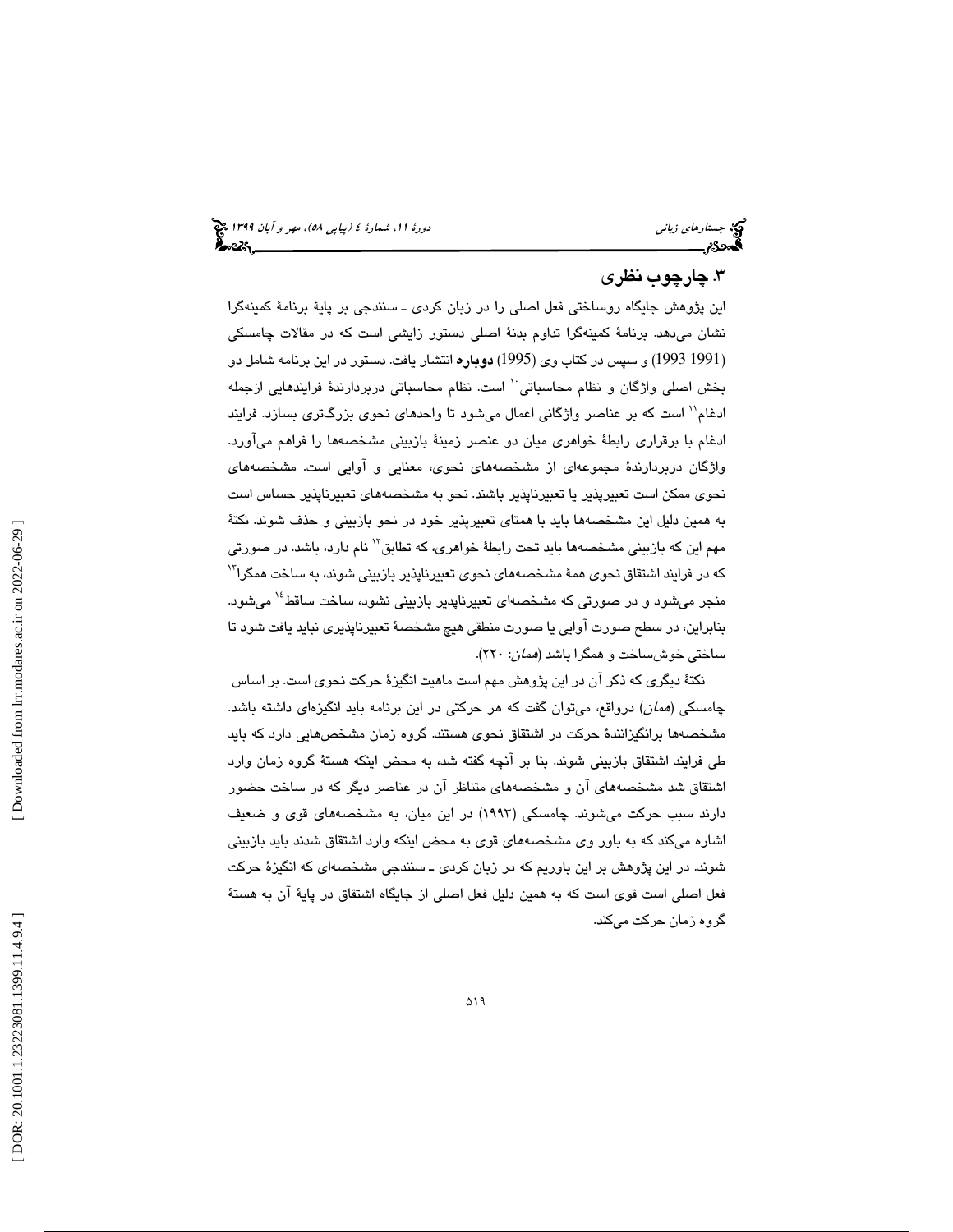مژگان عثماني و همكاران حركت فعل اصلي در كردي...

## . روش تحقيق 4

روشي كه اين پژوهش در رسيدن به هدف خود درپيش ميگيرد، روشي توصيفي ـ تحليلي است. شواهد تجربي يا دادههاي زباني كه در اين مقاله ذكر شده است بر مبناي آموزههاي نظري تحليل ميشوند. شيوة استدلال نحوي در چنين پژوهشي به اين صورت است كه دادههاي زباني بر اساس مقدمات و نتيجهگيريهاي نحوي تحليل ميشوند. دادههاي مورد مطالعه در اين پژوهش برگرفته از زبان كردي ـ سوراني، گويش سنندجي است كه در شهر سنندج به آن تكلم ميشود. قضاوت دربارة (غير) دستوري بودن شواهد زباني كردي ـ سنندجي، بر مبناي شم زباني يكي از نگارندگان ـ كه گويشور سنندجي است ـ تكيه شده است.

### 1ـ 4 . حركت فعل اصلي از منظر نظام مطابقة قوي

همانطور كه در بخش مقدمه ذكر شد، براي نشان دادن حركت فعل اصلي از دو منظر ميتوان اين پديده را در زبانهاي مختلف بررسي كرد كه در هر دو حركت به منظور بازبيني مشخصهها اتفاق ا ميفتد. منظر نخست قائل شدن به نظام مطابقة قوي يا ضعيف بر مبناي ديدگاه پولاك (1989)، بلتي (1991) و چامسكي (1995) است كه در آن گفته ميشود كه فعل اصلي در زبانهايي كه داراي تصريف قوي هستند براي بازبيني مشخصة قوي به بيرون از جايگاه اشتقاق در پاية آن حركت ميكند. ارزش مشخصهاي كه سبب تظاهر تصريف زمان بر روي افعال ميشود ممكن است در زبانهاي مختلف قوي يا ضعيف باشد. بر مبناي اين ديدگاه در فرايند بازبيني مشخصهها مشخصة قوي بايد با مشخصة بازبينيكننده در رابطة موضعي بازبيني و حذف شود.

همانطور كه در بخش پيشينه ذكر شد، پژوهشي كه از منظر نظام مطابقة قوي و ضعيف صورت گرفته است ازسوي عثماني (1394) در زبان كردي است. به باور وي در زبان كردي ـ كه داراي مشخصة تصريف قوي است ـ فعل اصلي به بيرون گروه فعلي حركت ميكند و به هستة گروه زمان ميرود. يكي از شواهدي كه وي براي نشان دادن اين حركت نحوي بهكار برده است حذف گروه فعلي است. وي با ارائة مثال 6 از زبان كردي به اين نكته اشاره ميكند كه خلاف زبان انگليسي چون در بند دوم بعد از اعمال حذف، فعل اصلي در ساخت باقي ميماند، پس ميتوان گفت كه قبل از اينكه گروه فعلي (vP (حذف شود فعل اصلي به بيرون گروه فعلي حركت كرده است. بنابراين، جايگاه نهايي آن در هستة گروه زمان يا هستة گروه نمود كامل است: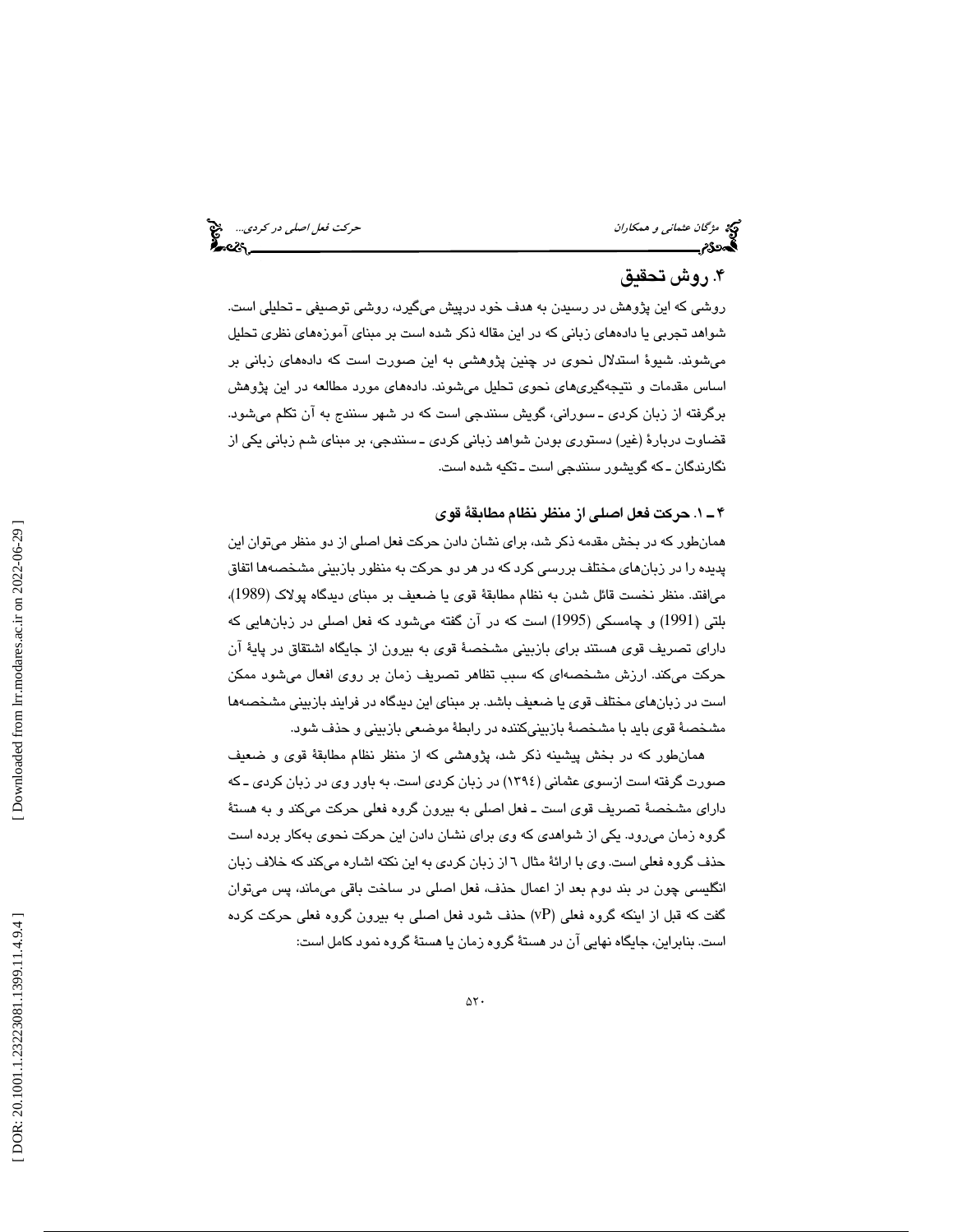6).  $[3(a)]$  Karo dwene sew-ækæ=e xward-ø, m ɨn Karo yesterday apple-DEF=3.SG eat.PST.3.SG but I [ $v$ P] næ=m-xward-ø. Neg=1.SG-eat.PST-1.SG

كارو ديروز سيب را خورد؛ ولي من نخوردم.

(عثماني، ١٣٩٤: ٦٤)

به گفتة عثماني (1394) تظاهر فعل اصلي بعد از اعمال حذف شاهدي براي حركت فعل اصلي به گروه زمان در اين زبانهاست. اين در حالي است كه براي ساختهاي هم پايهاي كه در بند دوم آن بعد از اعمال حذف فعل اصلي حضور دارد، تحليلهاي ديگري ازجمله حذف گروه فعلي با ابقای فعل کوچک ْ``، موضوع تهی``و حذف گروه اسمی یا گروه حرف تعریف ``` مطرح شده است. بهطور خلاصه، مي ها توان گفت كه در اين تحليل باور بر اين است كه در ساخت هم پاية مذكور ـ كه در بند دوم آن بعد از اعمال حذف فعل اصلي حضور دارد ـ آنچه حذف شده ممكن است حذف گروه فعلي بزرگ، حذف گروه اسمي باشد يا بهطور كلي موضوع دروني فعل تهي باشد. در اين خصوص از ديدگاه شفيعي (2015) بهره ميجوييم. استدلال وي اين است كه در صورتي كه ساختي وجود داشته باشد كه در آن علاوه بر مفعول مستقيم، مفعول غيرمستقيم، جزء غيرفعلي محمول مركب و قيد نيز حذف شود نشاندهندة اين است كه سازة حذفشده بزرگتر از گروه اسمي و گروه فعلي بزرگ است. بنابراين، با ارائة چنين ساختي ميتوان گفت كه آنچه حذف شده است گروه فعلي كوچك و نه گروه اسمي يا گروه فعلي بزرگ است. در مثال شمارة 7 به بررسي اين آزمون در زبان كردي ـ سنندجي ميپردازيم:

7) .Žila dwekæ ræfeq-æk-an-i bo memeani da'wæt Žila yesterday friend-DEF-PL=CL.3.SG to party invitation kird, wæle min dwekæ Ræfeq-æk-an-im -do.PST.3.SG, but I yesterday friend-DEF-PL=1.SG bo memeani da'wæt næ=m-kɨrd. to party invitation NEG=CL-do.PST.3.SG

ژيلا ديروز دوستانش را به مهموني دعوت كرد، ولي من ديروز دوستانم را به مهماني دعوت » نكردم ».

در مثال شمارة 7 ـ همانطور كه مشاهده ميشود ـ مفعول مستقيم i-an-æk-ræfeq بهمعني «دوستانش»، مفعول غيرمستقيم bo memeani بهمعني «به مهماني»، جزء غيرفعلي محمول مركب da'wæt بهمعنى «دعوت» نيز حذف شده است و قيد dwekæ بهمعنى «ديروز» ـ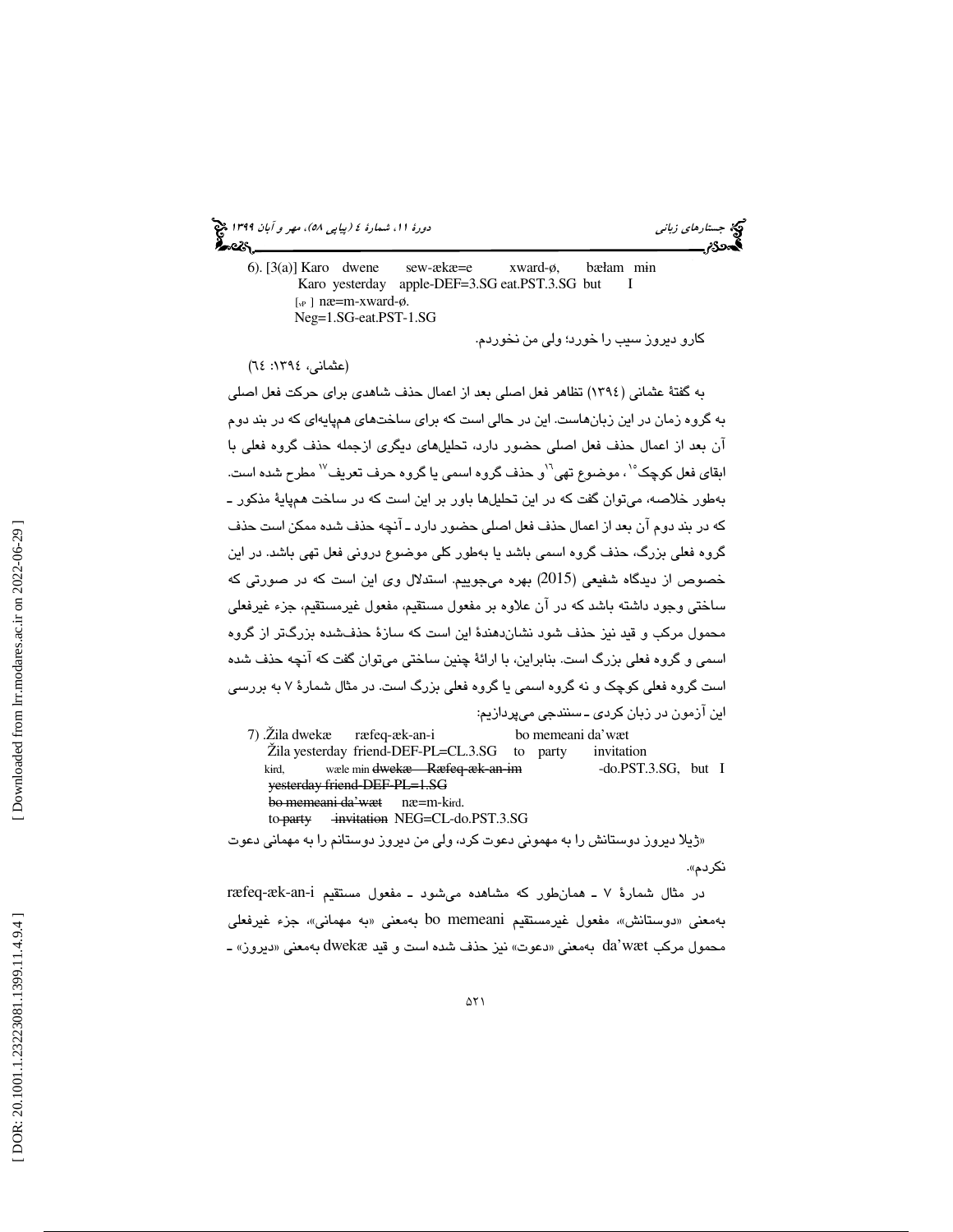كه به گروه فعلي بزرگ متصل شده است ـ حذف شده است. بنابراين، ميتوان گفت كه سازهاي كه حذف شده است بزرگتر از گروه اسمي و گروه فعلي بزرگ حذفشده است؛ درنتيجه آنچه در اين ساخت حذف شده است، گروه فعلي كوچك است.

درخصوص موضوع تهي بودن فعل نيز ميتوان به عثماني (در دست بررسي) اشاره كرد كه با توجه به اينكه نميتوان در زبان كردي ـ سنندجي موضوع دروني فعل را حذف كرد، پس ميتوان گفت كه موضوع تهي نيست. در زبان كردي ـ سنندجي حتي اگر موضوع دروني فعل در جمله حضور نداشته باشد بهجاي آن يك واژهبست ضميري مفعول در جمله هست، در غير اين- صورت جمله غيردستوري ميشود. بنابراين، به اين تعميم كلي ميتوان دست يافت كه واژهبستهاي ضميري مفعولي در زبان كردي ـ سنندجي دقيقاً همانند ضماير مفعولي هستند كه ر توزيع تكميلي با مفعول هستند و مفعول در جمله بايد حضور داشته باشد. بنابراين، نميتوان د به موضوع تهي بودن در ساختهاي هم پايهاي ـ كه در بند دوم آن فعل اصلي بعد از اعمال حذف حضور دارد ـ قائل به موضوع تهي باشيم و بر اين باوريم كه در آن حذف گروه فعلي رخ داده است. بر مبناي بررسيهايي كه در اين بخش در مقابل تحليلهاي صورتگرفته درخصوص حذف گروه فعلي مطرح شد، نتيجه ميگيريم كه در زبان كردي ـ سنندجي قائل به حذف گروه فعلي كوچك هستيم. بنابراين، همچنان بر اين باوريم كه تظاهر فعل اصلي بعد از اعمال حذف شاهدي براي حركت فعل اصلي به گروه زمان در اين زبانهاست.

در آخر، ذكر اين نكته مهم است كه با نشان دادن حذف گروه فعلي بزرگ نميتوان گفت كه استدلال قطعی برای عدم حرکت فعل اصلی به گروه زمان مطرح شده است. برای مثال، گلدبرگ<sup>۱۸</sup> 2005) با بررسي بعضي از زبانهاي داراي ارتقا فعل، ازجمله عبري، ايرلندي و سواحيلي نشان ) ميدهد كه حذفي كه در اين زبانها رخ ميدهد از نوع حذف گروه فعلي بزرگ بهشمار ميرود؛ اما به اين صورت است كه بعد از اينكه گروه فعلي بزرگ حذف شد فعل اصلي در حركت بعدي از هستة گروه فعلي كوچك به يك گروه نقشنما بالايي ارتقا مييابد. بنابراين، ممكن است در زبان فارسي هم با قائل شدن به حذف گروه فعلي بزرگ در گام بعدي فعل اصلي ميتواند به هستة گروه زمان ارتقا يابد. بنابراين، حذف نشدن گروه فعلي كوچك نميتواند استدلال قطعي براي حضور فعل اصلي در هستة آن باشد.

 [\[ DOR: 20.1001.1.23223081.1399.11.4.9.4](https://dorl.net/dor/20.1001.1.23223081.1399.11.4.9.4) ] [\[ Downloaded from lrr.modares.ac.ir on 20](https://lrr.modares.ac.ir/article-14-25046-fa.html)22-06-29 ] Downloaded from lrr.modares.ac.ir on 2022-06-29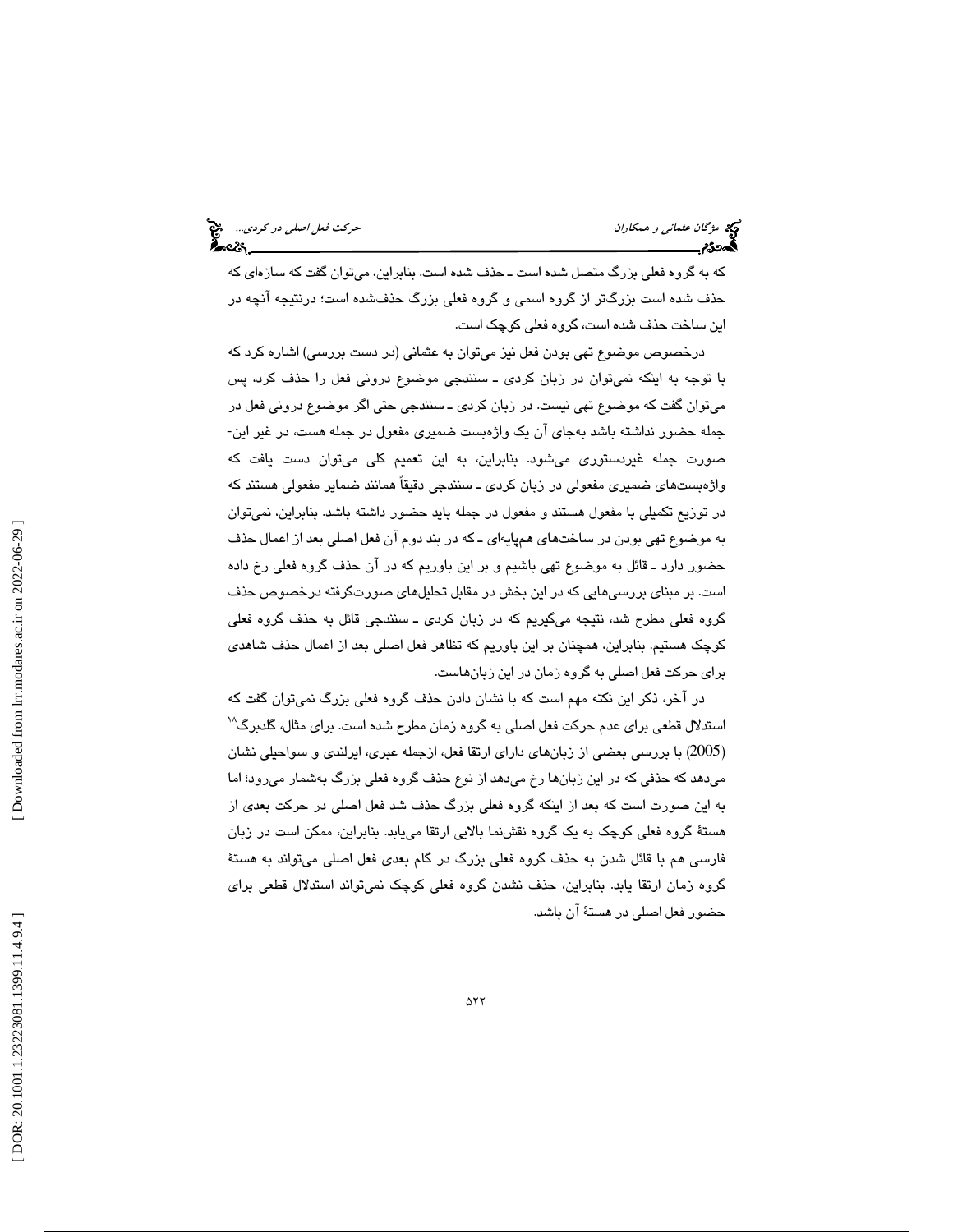### 2ـ 4 . حركت فعل اصلي از منظر نظام تصريف دوجزئي

بوباليك و ترنسن (1998) شواهد ديگري را غير از حذف گروه فعلي درمورد حركت فعل اصلي ارائه كردهاند كه در اين بخش براي بررسي صحت ادعاي خود مبني بر حركت فعل اصلي بررسي ميشود. بوباليك و ترنسن (1998) بر اين باورند كه جايگاههاي روساختي مختلف فعل اصلي در زبانهاي مختلف حاكي از تفاوت در ساختار گروهي جملات است كه ميتوان گفت بهدليل تفاوتهاي پارامتري زبانهاست. در اين ديدگاه فرافكنهاي نقشياي كه در بالاي گروه فعلي وجود دارند در زبانهاي مختلف متفاوت هستند. چامسكي (1986) دو گره تصريف IP و و متممنما CP را بهترتیب جانشین S و ´S كرد، پولاک (1989) و بعدها چامسكي (1991) نیز دو گره زمان TPو مطابقه AgrP را جانشين گره تصريف IP كردند.'' گروه تصريف حاوي مشخصههاي صرفي زمان و مطابقه است. ترنسن (1996) به اين مطلب اشاره ميكند كه در كل بحث برتري يك ديدگاه نسبتبه ديگري مطرح نيست، ميتوان گفت كه اين مسئله مربوط به پارامترهاست. بوباليك و ترنسن (1998) با مبنا قرار دادن شرط كمينه ـ كه بر اساس آن تمام عمليات دستوري بايد در قلمرو خود انجام شود ـ پيشبيني ميكنند كه در زبانهايي كه فرافكني دوجزئي گروه زمان و گروه مطابقه دارند، ارتقاي فعل اجباري است، در حالي كه در زبانهايي كه گروه مطابقه را ندارند و فقط گروه تصريف را دارا هستند فعل اصلي در جاي خود باقي ميماند.

بوباليك و ترنسن (1998) در تأييد ادعاي خود شواهدي را براي قائل شدن به تصريف دو گانه در بعضي از زبانها ارائه ميكنند كه درادامه دو مورد از آنها در زبان كردي بررسي ميشود. شاهد اول آنها اين است كه در زبانهايي كه داراي فرافكني دوجزئي گروه تصريف هستند لزوماً مشخصگرهاي بيشتري نسبتبه زبانهايي كه داراي تصريف ساده هستند دارند. بنابراين، اين زبانها بايد براي مثال داراي پديدههايي چون جابهجايي مفعول باشند؛ زيرا در آن جابهجايي مفعول بر فراز عناصري مثل قيدهاي خاص، عنصر نفي يا سورهاي شناور است كه در سمت چپ لبة گروه فعلي است. آنها با استناد به چامسكي (1991) ميگويند جايگاه مشخص- گرهاي گروه مطابقه بايد جايگاه بازبيني مشخصههاي فاعل و مفعول باشد.

راسخمهند (1383) بر اين باور است كه در زبان فارسي جابهجايي مفعول وجود دارد. بسته به مشخص بودن يا نامشخص بودن مفعول دو جايگاه متفاوت را ميتوان براي مفعول درنظر گرفت. در زبان فارسی علامت مشخصبودگی <sup>۲</sup>«را» است که به اعتبار آن میتوان به راحتی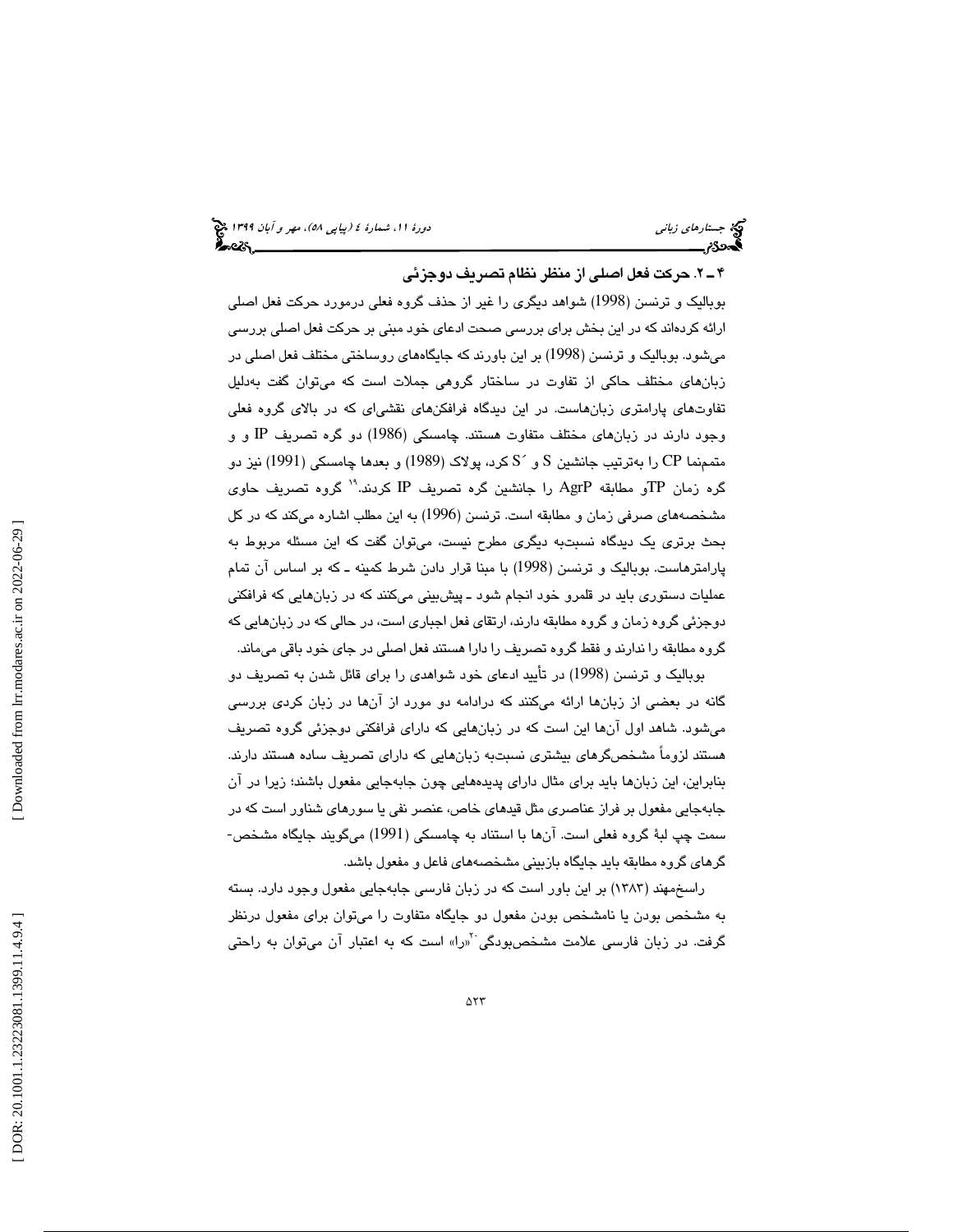جابهجايي مفعول را نشان داد. مفعول مستقيم در زبان فارسي بيشتر اوقات همراه » را« ذكر ميشود كه پرداختن به جزئيات آن خارج از مجال اين مقاله است (رك: دبيرمقدم، 1369). راسخ- مهند (1383) بر اين باور است كه مثال شمارة 8 جملة بينشان در زبان فارسي است كه در مثال شمارة 9 پديدة قلب نحوي مفعول غيرمستقيم را به قبل از مفعول مستقيم حركت داده است و همچنین، وی به بایلین`` (1999) و سکرینا`` (1997) اشاره میکند که این پدیده را جابهجایی مفعول ميخوانند:

- ۸). [(۱) الف] من كتاب را به آريا دادم.
- ۹). [(۱) ب] من به آریا کتاب را دادم.

(راسخمهند، ١٣٨٣: ٥٧)

كريمي (2005) نيز بر اين باور است كه در زبان فارسي جابهجايي مفعول وجود دارد كه در نتيجة آن مفعول مشخص جابهجا ميشود. با توجه به اينكه پديدة قلب نحوي در زبان فارسي و كردي بسيار گسترده است، پرسشي كه ممكن است در اين قسمت مطرح شود اين است كه آيا جابهجايي مفعول همان قلب نحوي<sup>؟؟</sup> است؟ در جواب اين پرسش ميتوان گفت كه ديدگاههاي متفاوتي وجود دارد. وينكر<sup>، ٢</sup> (2006) ميگويد كه تفاوتهايي بين اين دو وجود دارد. وي با ارائهٔ دادههايي از زبانهاي اسكانديناوي جابهجايي مفعول را نشان ميدهد، بروخوس ( 2008) با <sup>25</sup> بررسي اين پديده در زبانهاي آلماني ادعا ميكند كه جابهجايي مفعول فقط به زبانهاي اسكانديناوي محدود نيست و يك نوع قلب نحوي است كه در زبانهاي هلندي و آلماني نيز مشاهده ميشود. به گفتة وينكر (2006) شباهت اين دو اين است كه در هر دو، گروه اسمي از جايگاهي درون گروه فعلي به جايگاهي بيرون از گروه فعلي در درون يك بند حركت ميكند. وينكر (2006) به تعميم هلمبرگ<sup>۲۰</sup> (176 :1986) اشاره ميكند كه طبق آن وقتي كه جابهجايي مفعول رخ ميدهد بايد مفعول ازسوي حاكم يا عنصر حالتدهنده حاكميت شود؛ زيرا در غير اين- صورت حالت مفعول با رد گروه اسمي نميتواند اقناع شود. اين ديدگاه همسو با ديدگاه چامسكي 1991) است كه طبق آن انگيزة حركت مفعول دريافت حالت است. بنابراين، وينكر (2006) يكي از ) تفاوتهاي جابهجايي مفعول و قلب نحوي را اين ميداند كه لازمة اينكه جابهجايي مفعول رخ دهد ين است كه فعل اصلي بايد به بيرون گروه فعلي حركت كند. ا

همانطور كه گفته شد در زبان فارسي علامت مشخصبودگي » را« است كه از روي آن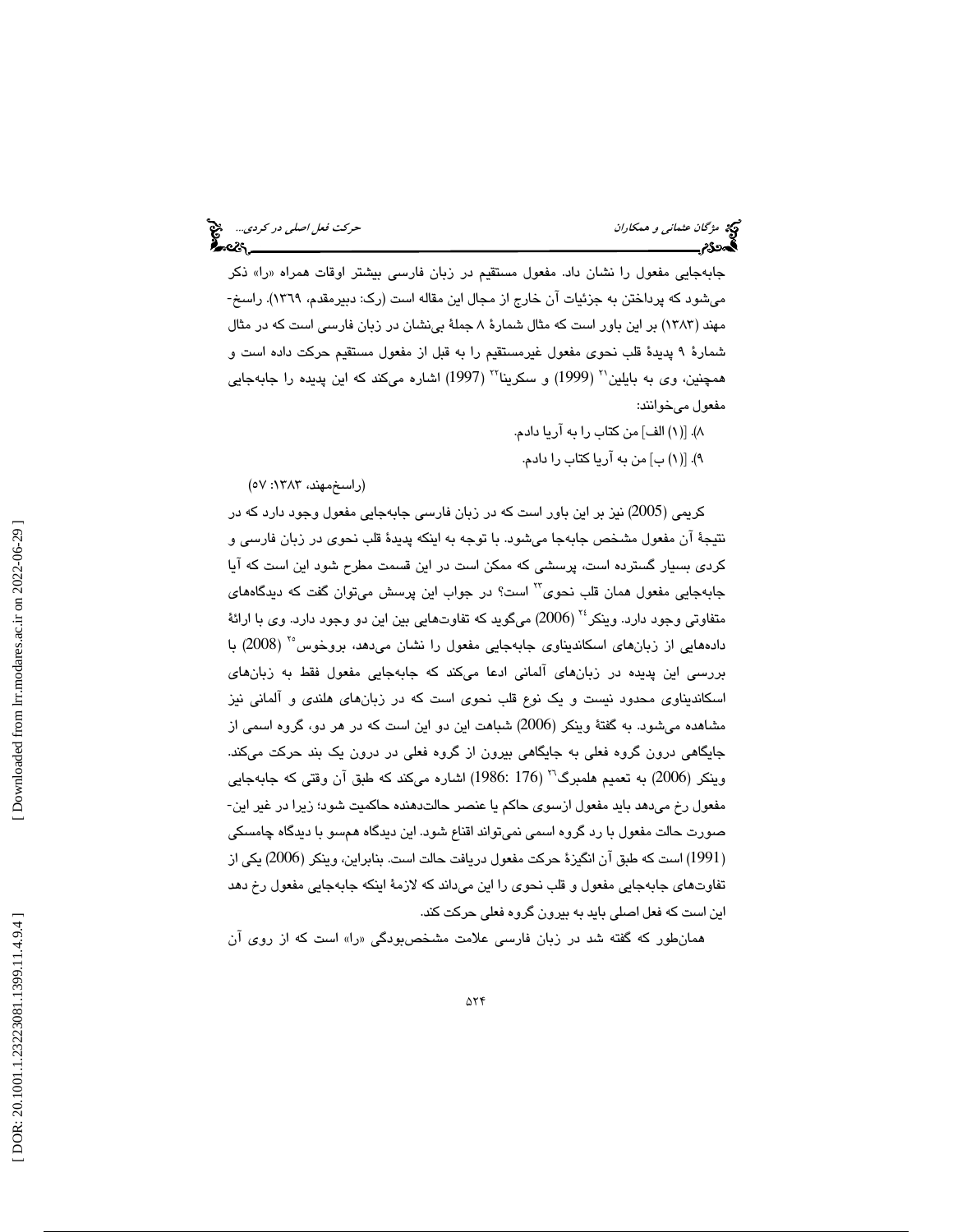# (پياپي 58)، مهر و آبان 1399 جستارهاي زباني دورة ،11 شمارة 4

 ميتوان بهراحتي جابهجايي مفعول را نشان داد؛ اما در زبان كردي چنين عنصري وجود ندارد. ( 2004) <sup>27</sup> بنابراين، بايد از تحلي لهاي ديگر درخصوص جابهجايي مفعول بهره گرفت. باشكوويچ بر اين باور است كه در زبانهاي ايسلندي كه مفعول معين به بيرون گروه فعلي حركت ميكند با پديدة جابهجايي مفعول مواجه هستيم. مثالي كه وي به آن اشاره ميكند اين است: 30). [1] Halldór las bækurnar $_i$  [<sub>VP</sub> dkki [<sub>VP</sub> t<sub>i</sub>]]. Halldór read the-books not 'Halldór didn't read the books.' 31). [2] Halldór las bækurnar $_i$  [<sub>VP</sub> allar  $t_i$ ]. Halldór read the-books all 'Halldór read all the books.'

(Boškovi ć, 2004:101)

در مثال شمارهٔ ۱۰ مفعول bækurnar بهمعنی «کتابها» به بیرون گروه فعلی حرکت کرده، در حالي كه سور allar بهمعني «همه» در درون گروه فعلي شناور باقي مانده است. بهنظر میرسد که این مثال قابل تعمیم به زبان کردی باشد. در مثال شمارهٔ ۱۱ gišt بهمعنی «همه» سور است كه در گروه فعلي قرار دارد، در جملة شمارة 12 اين سور در درون گروه فعلي شناور باقي مانده است:

| 11). Noža $\lceil v \rceil$ gišt kitew-ækæ=i]<br>Noža | all book-DEF=CL.3.SG  | xwend- $\varnothing$<br>read.PST.3.SG |                            |
|-------------------------------------------------------|-----------------------|---------------------------------------|----------------------------|
|                                                       |                       |                                       | «نوژا همهٔ کتاب را خواند». |
| 12). Noža kitew-ækæ                                   | $\lceil_{vP}$ gišt=i] | xwend- $\varnothing$                  |                            |
| Noža book-DEF                                         | $all = CL.3.SG$       | read.PST.3.SG                         |                            |

«نوژا همهٔ كتاب را خواند».

در مثال شمارة ،12 ميتوان گفت كه مفعول به بيرون گروه فعلي حركت كرده است. همانطور كه مشاهده كرديم، در اين بخش با ارائة مثالهايي از زبان كردي نشان داديم كه در اين زبان جابهجايي مفعول وجود دارد. همسو با ديدگاه بوباليك و ترنسن (1998) اين امر حاكي از آن است كه در اين زبان مشخصگرهاي بيشتري در حاشية چپ گروه فعلي موردنياز است. بنابراين، ميتوان گفت كه در زبان كردي به تصريف دوجزئي ميتوان قائل بود كه اين امر شاهدي براي حركت فعل به بيرون از جايگاه خود است.

شاهد دوم بوباليك و ترنسن (1998) مربوط ميشود به مطالعاتي كه بوباليك (1997)، بوباليک و يوناس $^{\backprime\prime}$  (1996)، ترنسن (1996) انجام دادهاند. بنابراين، در اين مطالعات دستهاي از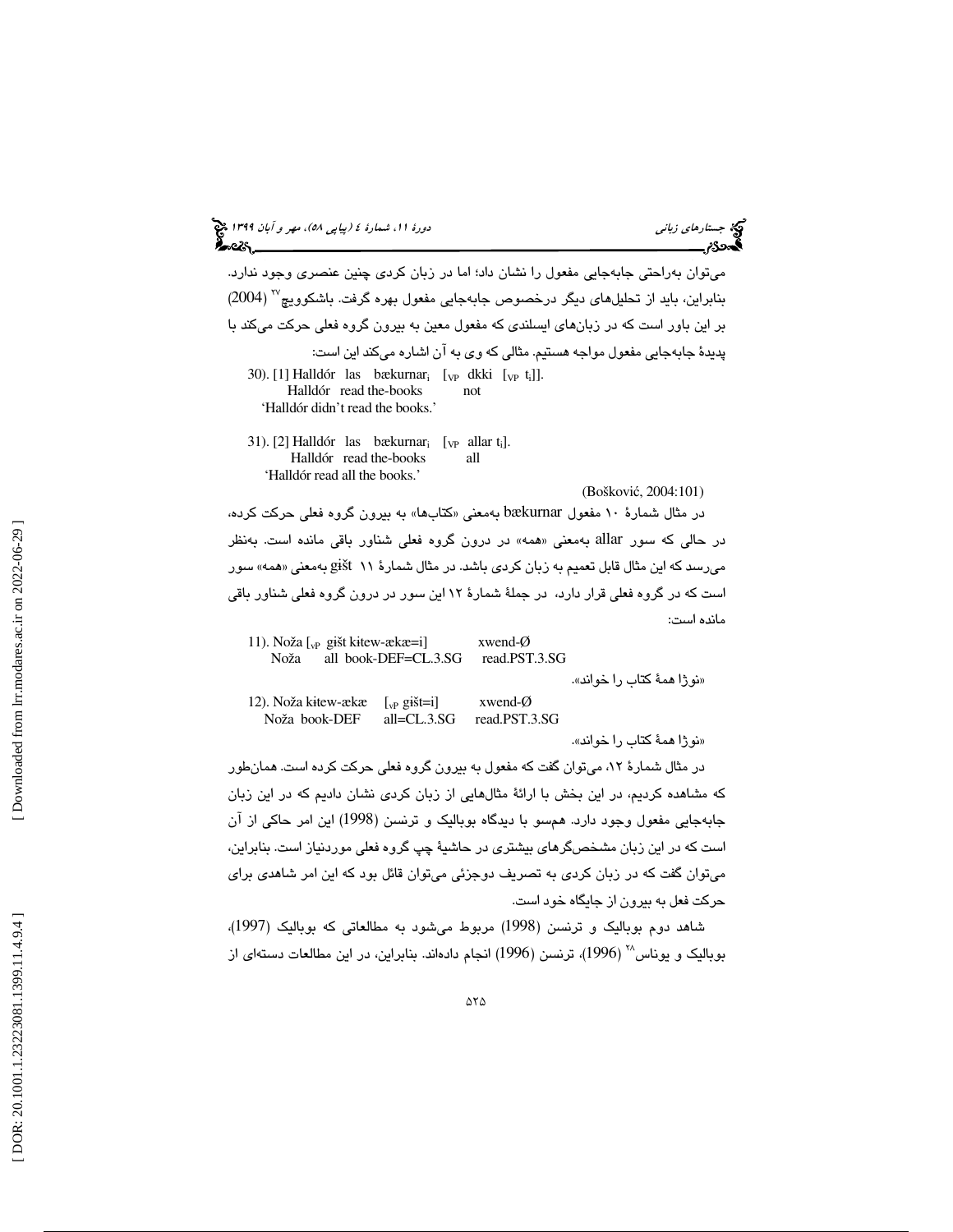همبستگيهاي نحوي ـ صرفي درمورد حضور يا عدم حضور گروه مطابقه ازجمله حضور چندين وند تصريفي بر روي فعل اصلي پيشنهاد شده است. به باور آنها فعل اصلي فقط در زبانهايي كه داراي تصريف دوجزئي هستند ميتواند داراي تكواژهاي جداگانهاي براي زمان و مطابقه باشد كه بهطور همزمان بر روي آنها ظاهر شود. بوباليك و ترنسن (1998) بر اين باورند كه فعل اصلي در جملات داراي تصريف ساده فقط يك وند بر روي ستاك خود دارد، در حالي كه در جملاتي كه داراي تصريف دوجزئي هستند، فعل اصلي براي مطابقه و زمان داراي وندهاي جداگانهاي است. اين پيشبيني مورد انتظار است؛ زيرا زبانهاي داراي تصريف ساده فقط يك هستة تصريف يا ميزبان براي بازبيني دارند، در حالي كه زبانهاي داراي تصريف دوجزئي بيشتر از يك هستة تصريف براي بازبيني دارند. آنها با مقايسة تصريف در زبان انگليسي و ايسلندي نشان ميدهند كه زبان ايسلندي براي تصريف زمان و مطابقه از دو تكواژ مجزا استفاده ميكند كه اين دو تكواژ ميتوانند بهطور همزمان بر روي فعل اصلي ظاهر شوند، در حالي كه در انگليسي با اينكه زمان و مطابقه ازسوي تكواژهاي مجزايي نشان داده ميشوند؛ ولي هرگز هر دو بهطور همزمان بر روی فعل اصلی ظاهر نمیشوند:

| Icelandic: kasta 'to throw'        |         | English: 'tremble'  |              |                |  |
|------------------------------------|---------|---------------------|--------------|----------------|--|
|                                    | Present | past                | present      | past           |  |
| 1 psn Sg kasta                     |         | kasta –ði           | tremble      | tremble $-d$   |  |
| $2$ psn Sg kasta - r               |         | kasta <b>–ði -r</b> | tremble      | tremble -d     |  |
| 3 psn Sg kasta-r                   |         | kasta <b>–ði</b>    | tremble $-s$ | tremble $-d$   |  |
|                                    |         |                     |              | (*tremble-d-s) |  |
| 1 psn PL köst-um                   |         | köstu <b>–ðu-m</b>  | tremble      | tremble -d     |  |
| $2$ psn PL kast -ið                |         | köstu <b>–ðu-ð</b>  | tremble      | tremble -d     |  |
| 3 psn PL kast-a                    |         | köstu <b>–ðu</b>    | tremble      | tremble $-d$   |  |
| (Bobaljik, & Thráinsson, 1998: 59) |         |                     |              |                |  |

همانطور كه ميبينيم، در زبان انگليسي در صورتي كه تكواژ گذشته ed- و تكواژ سوم شخص مفرد مطابقة s- همزمان بر روي فعل اصلي ظاهر شود ساخت غيردستوري خواهد بود،  $-$ ðu در ايسلندى براى مثال در «köstu –ðu-ð» در آن بهترتيب تكـواژ زمان گذشته ðu $-$ و سپس تكواژ مطابقة ð –به طور همزمان بر روي فعل اصلي ظاهر شده است. بنابراين، پيشبيني ميكنيم كه در زبان كردي در صورتي كه تكواژهاي مجزايي براي زمان و مطابقه وجود داشته باشد و بهطور همزمان بتواند بر روي فعل اصلي ظاهر شود ميتوان گفت كه داراي تصريف دوجزئي بوده و بهتبع فعل اصلي اجباراً به گروه مطابقه ارتقا مييابد. با بررسي دادههاي كردي ـ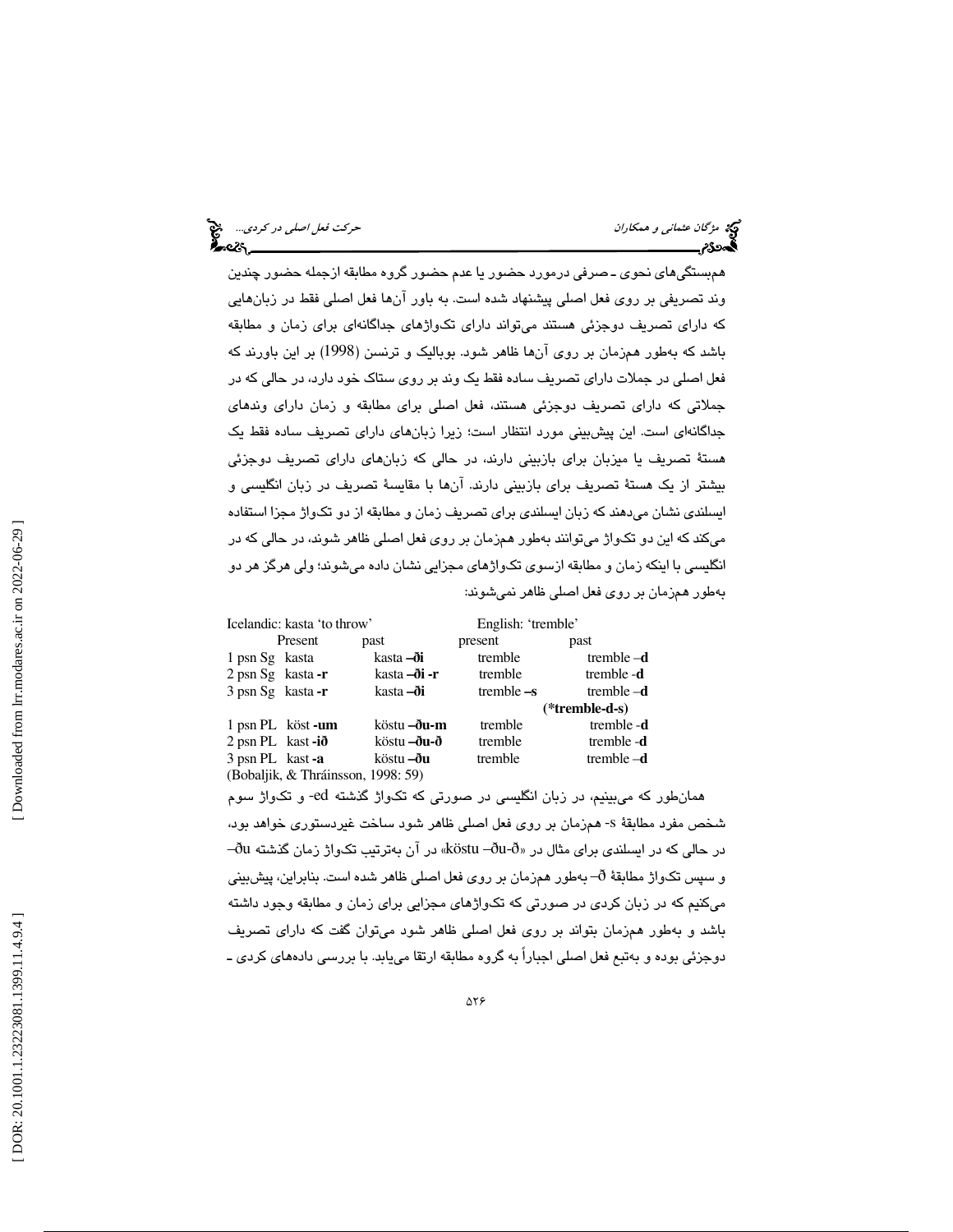(پياپي 58)، مهر و آبان 1399 جستارهاي زباني دورة ،11 شمارة 4

سنندجي درمييابيم كه در زبان كردي در زمان حال تكواژ جداگانهاي براي زمان وجود ندارد، در حالي كه در زمان گذشته تكواژ زمان گذشته وجود دارد. براي مثال، در مثالهاي كه آورده ميشود، بهترتيب ميتوان به تك واژههاي t–، d،- i،- u- اشاره كرد:

34). x ɨs-**t**=y ɨ=man throw-PST=CL.3.SG=CL.1.PL

35). B ɨr-**d**=yan=man Take-PST=CL.3.PL=CL.1.PL

«ما آنها را برديم».

م« ا آن (توپ) را انداختيم».

ما« آن (شاخه)ها را بريديم».

36). b ɨr-**i=yan=man**  cut.PST=CL.3.PL=CL.1.PL

37). Č - **u**=in Go.PST-3.PL

رفتيم ». »

همانطور كه در مثالهای ذكرشده مشاهده میشود، برای مثال در xis-t=yi=man بعد از فعل xis به معني «انداختن»بهترتيب تكواژ گذشتهٔ t– واژهبست yi= ــ كه در ارجاع متقابل با مفعول است و واژهبست man =ـ كه در ارجاع متقابل با فاعل است ـ بهطور همزمان بر روي فعل اصلي ظاهر شده است. بنابراين، با توجه به همبستگي صرف و نحو در اين رويكرد ميتوان گفت كه در زبان كردي ـ سنندجي ميتوان قائل به تصريف دوجزئي و بهتبع حركت فعل اصلي به بيرون از جايگاه اشتقاق در پاية آن بود.

نكته مهم اين است كه در رويكردهاي قبلي آنچه مدنظر بود براي قائل شدن به حركت فعل نظام مطابقة قوي يا ضعيف بود، در حالي كه در اين رويكرد آنچه مهم است، حضور همزمان دو تكواژ مطابقه و زمان است كه بيانگر وجود هستههاي بيشتر و بهتبع قائل شدن به تصريف دوجزئي و حركت فعل اصلي است. درواقع در اين ديدگاه آنها درصدد اين هستند كه تناظر يك- بهيك را بين هستههاي نحوي و تك واژها ايجاد كنند كه اين امر شاهدي براي قائل شدن به تصريف دوجزئي و بهتبع آن حركت فعل اصلي به بيرون از گروه فعلي است.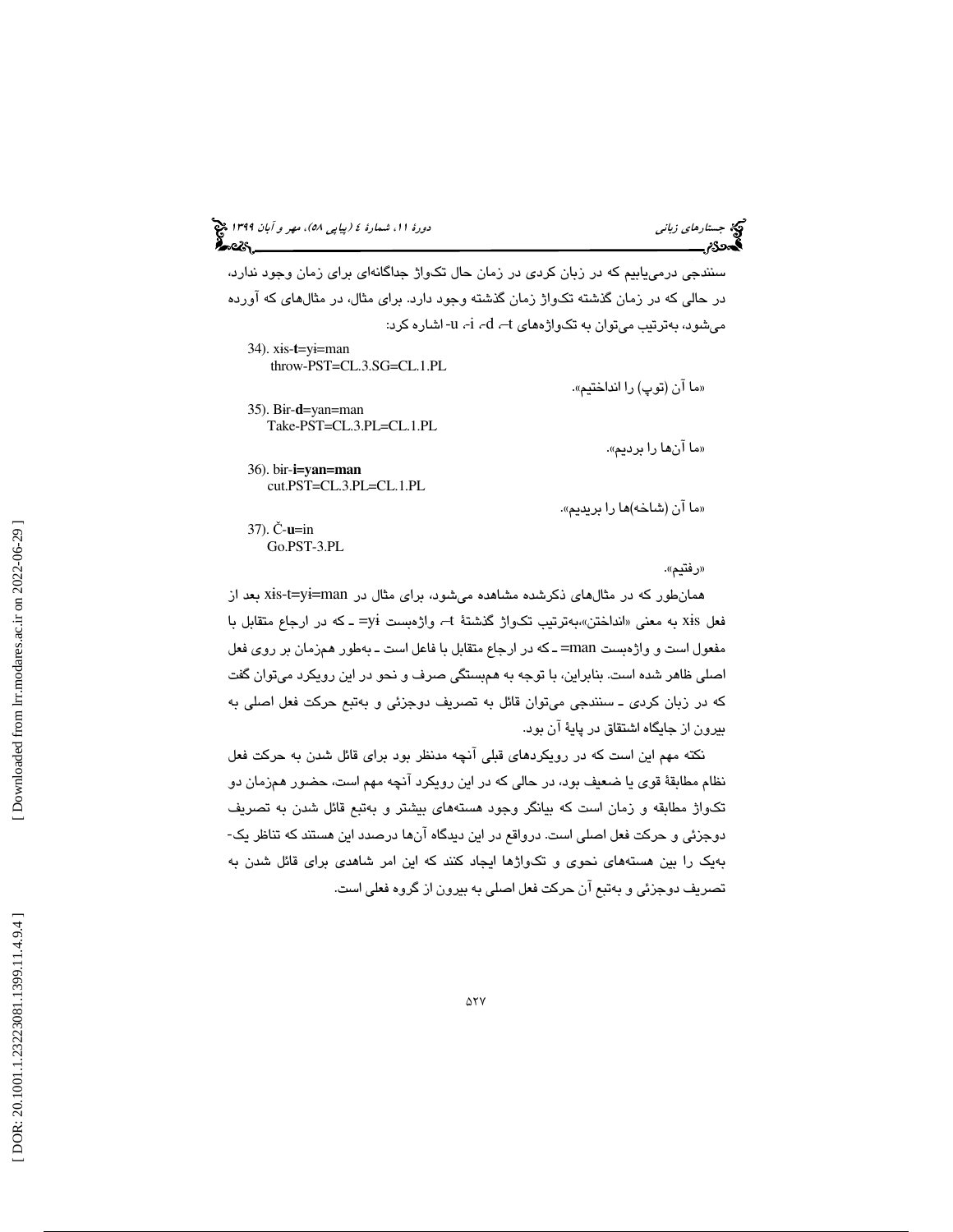می مشرکان عثمان*ي و همكاران* حركت فعل *اصلي در كردي...*. م<sup>وج</sup>ع است.<br>ال**مصري حركت فعل العالمي بين كانت التاريخ العالمي التي تعليم العالمي التي تعليم التي تعليم التي تعليم التي تعلي<br>ال<b>مصري التي تعليم التي تعليم التي تعليم** 

# . نتيجه 5

در پژوهش حاضر حركت فعل اصلي در زبان كردي ـ سنندجي بررسي شد. براي نيل به اين مهم، دادههاي زبان كردي ـ سنندجي را از دو منظر نظام تصريف قوي يا ضعيف و نظام تصريف دوجزئي برسي كرديم. براي بررسي حركت فعل اصلي از منظر نظام تصريف يا قوي آزمون حذف گروه فعلي مطرح شد. در اين ميان به تحليلهايي ازجمله ۱) حذف گروه فعلي با ابقاي فعل كوچك، ۲) موضوع تهي و ۳) حذف گروه اسمي يا گروه حرف تعريف متفاوتي كه درخصوص حذف گروه فعلي در زبان فارسي مطرح شده بود اشاره كرديم، به اين دليل كه دادههاي زبان فارسي منطبق با الگوي زبان كردي است. درادامه، نشان داديم كه آنچه در زبان كردي رخ ميدهد حذف گروه فعلي كوچك است. بنابراين، از آزمون حذف گروه فعلي كوچك در زبان كردي ـ سنندجي براي نشان دادن حركت فعل اصلي بهره جستيم. همچنين، حركت فعل اصلي از منظر نظام تصريف دوجزئي بر مبناي ديدگاه بوباليك و ترنسن (1998) بررسي شد. در اين ديدگاه نيز با استفاده از آزمونهاي جابهجايي مفعول و حضور تكواژهاي مجزاي زمان و مطابقه بر روي فعل نشان داديم كه زبان كردي ـ سنندجي داراي تصريف دوجزئي و بهتبع حركت فعل اصلي است. بنابراين، در پاسخ به مسئلهاي كه در آغاز اين پژوهش مطرح شد، ميتوان گفت كه جايگاه روساختي فعل اصلي در زبان كردي ـ سنندجي هستة گروه زمان است.

# ۶. پینوشتها

- 1. Pollock
- 2. Belletti
- 3. Split IP
- 4. Bobaljik 5. Thráinsson
- 6. Simple IP
- 7. Agr-phrase
- 8. Object shift

#### 9. آوانگاري، معني تكواژها و ترجمة مثالهايي كه از ديگران نقل شده است مطابق با مقالة اصلي است.

- 10. Computational system
- 11. Merge
- 12. Agreement
- 13. Converge
- 14. Crash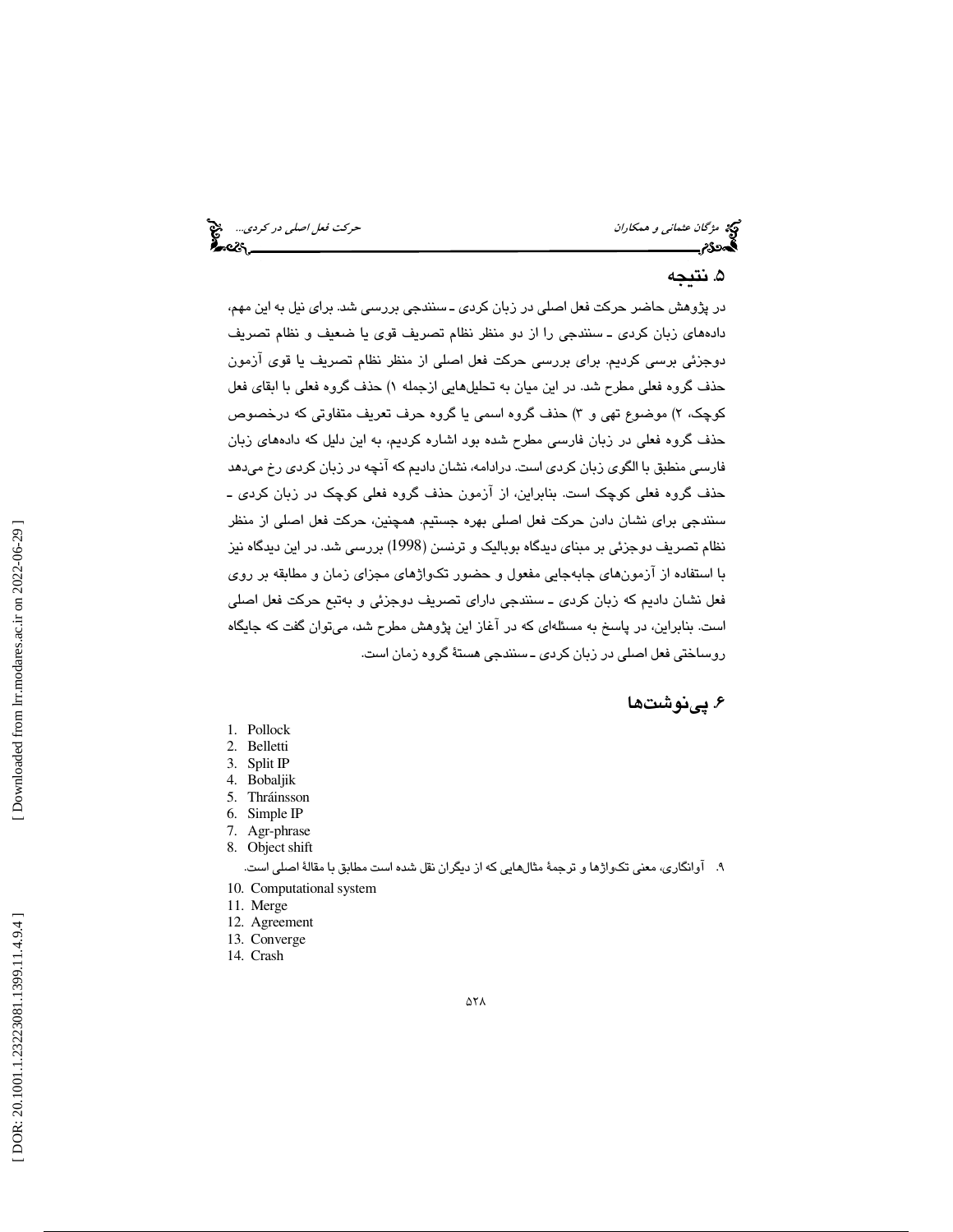| دورهٔ ۱۱، شمارهٔ ٤ (پی <i>اپی ۵۸)، مهر و آبان ۱۳۹۹ چ</i> خ<br><b>گ</b> ردی |                        |                                                                                                   | جستارهای زبانی |
|----------------------------------------------------------------------------|------------------------|---------------------------------------------------------------------------------------------------|----------------|
| 15. V-stranding VP Ellipsis<br>16. Null argument                           |                        |                                                                                                   |                |
| 17. DP / NP Ellipsis                                                       |                        |                                                                                                   |                |
| 18. Goldberg                                                               |                        |                                                                                                   |                |
|                                                                            |                        | ۱۹. البته باید به این نکته توجه کرد که اخیراً در برنامهٔ کمینهگرا منظور از گروه زمان TP همان گروه |                |
|                                                                            |                        | تصريف است كه مشخصات زمان و مطابقه را در هستهٔ خود دارد.                                           |                |
| 20. Specificity                                                            |                        |                                                                                                   |                |
| 21. Bailyn                                                                 |                        |                                                                                                   |                |
| 22. Sekerina                                                               |                        |                                                                                                   |                |
| 23. Scrambling                                                             |                        |                                                                                                   |                |
| 24. Vinker                                                                 |                        |                                                                                                   |                |
| 25. Broekhuis                                                              |                        |                                                                                                   |                |
| 26. Holmberg1                                                              |                        |                                                                                                   |                |
| 27. Bošković                                                               |                        |                                                                                                   |                |
| 28. Jonas                                                                  |                        |                                                                                                   |                |
| <b>Appendix: List of Standard Abbreviations</b>                            |                        |                                                                                                   |                |
| 1 first person                                                             | 2 second person        | 3 third person                                                                                    |                |
| <b>DEF</b> definite                                                        | <b>GEN</b> genitive    | <b>CL</b> clitic                                                                                  |                |
| <b>NEG</b> negation                                                        | <b>OBJ</b> object      | <b>OBL</b> oblique                                                                                |                |
| PL plural                                                                  | <b>POSS</b> possessive | <b>PST</b> past                                                                                   |                |
| <b>IMPREF</b> imperfective                                                 | <b>SG</b> singular     | $=$ boarder for clitic                                                                            |                |
|                                                                            |                        |                                                                                                   |                |

## . منابع 7

- انوشه، مزدك (1394). «مسئلة مجهول در زبان فارسي: رويكردي كمينهگرا». پژوهشهاي زباني. س ٦. ش ١. صص ١ - ٢٠.
- دبیرمقدم، محمد (١٣٦٩). «پیرامون "را" در زبان فارسی»*. زبانشناسی.* س ٥. ش ١. صص ٢  $-$
- درزي، علي و مزدك انوشه (1389). «حركت فعل اصلي در زبان فارسي، رويكردي كمينهگرا». ز*بانپژوهي*. ش ۲ (۳). صص ۲۱ – ٥٥.
- عثماني، تحسين (1394). حركت فعل در زبان كردي. پاياننامة كارشناسي ارشد. رشتة زبانشناسي. دانشگاه تهران.
- عثماني، مژگان (1397). بررسي گامها در ساخت جملات زبان كردي: تحليلي نحوي و *معنايي*. رسالهٔ دکتري.رشته زبانشناسي. دانشگاه تربيت مدرس.

 $\Delta Y$ ۹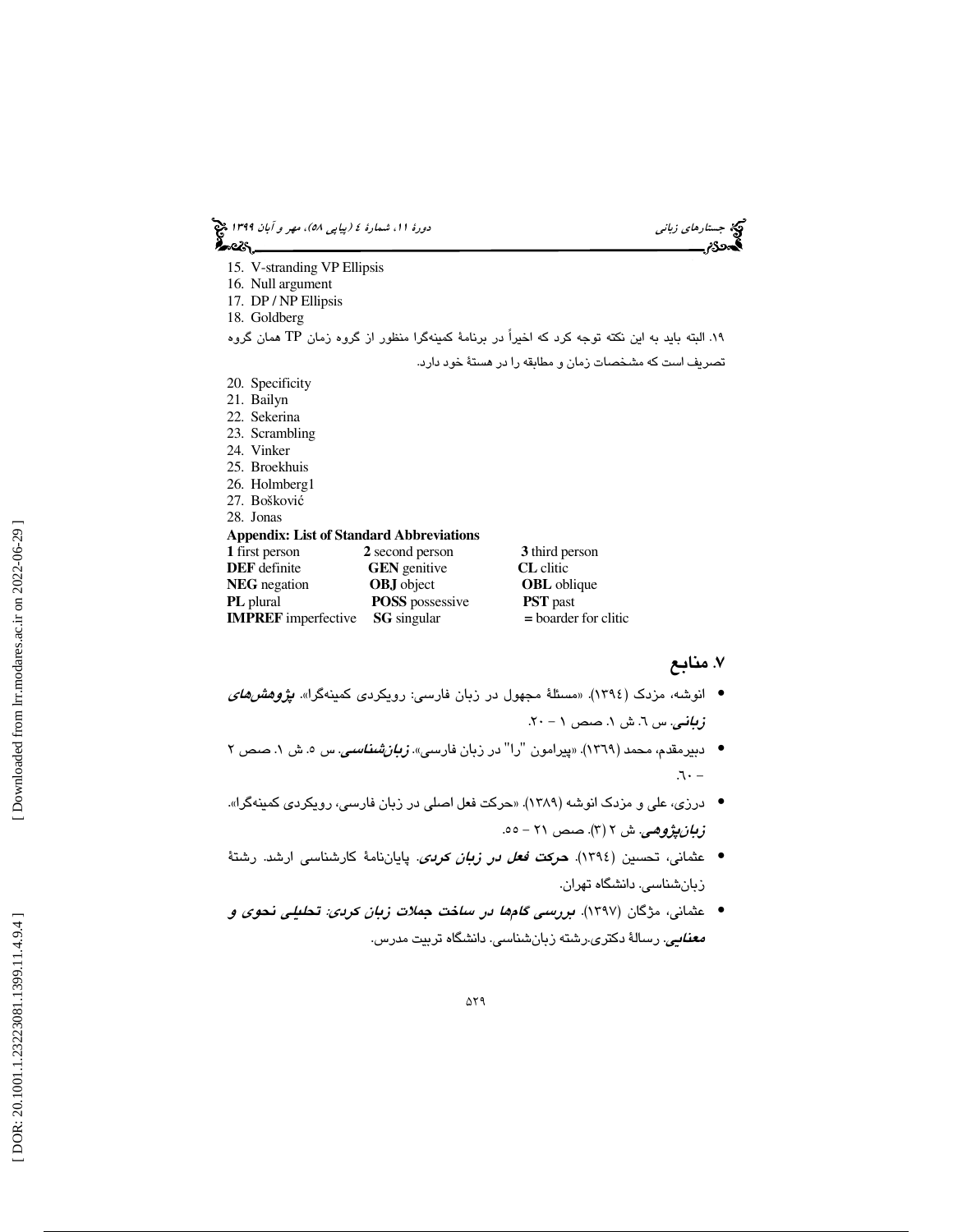مژگان عثماني و همكاران حركت فعل اصلي در كردي... • راسخمهند، محمد (1383). «جايگاه مفعول مستقيم در فارسي». نامة فرهنگستان. ش . 24 صص - 56 67.

#### **References**:

- Anosheh, M. (2015). "Passive structure in Persian: A minimalist approach.*Linguistic Research* (Vol 6). 1. Pp :1-20.[In Persian].
- Bailyn, J. (1999). "On scrambling: a reply to Boškovi ć and Takahasi." *Linguistic Inquiry*. 30. Pp:825-831.
- Belletti, A. (1991). *Generalized verb movement*. Turin: Rosenberg & Sellier.
- Bobaljik, J. D. (1997). "If the head fits ….' On the morphological determination of Germanic syntax." *Linguistics*. 35(6). Pp : 1029-1056.
- Bobaljik, J. D., & Jonas, D. (1996). "Subject positions and the roles of TP." *Linguistic inquiry*. Pp : 195-236.
- Bobaljik, J. D. & Thráinsson, H. (1998). "Two heads aren't always better than one." *Syntax*. 1(1). Pp: 37-71.
- Boškovi ć, Ž. (2004). "Object shift and the clause/PP pararellism hypothesis." In *Proceedings of the 23rd West Coast Conference on Formal Linguistics* (pp. 101- 114).
- Broekhuis, H. (2008). *Derivations and evaluations: object shift in the Germanic languages* (Vol. 97). Walter de Gruyter.
- Chomsky, N. (1986).*Barriers*. Cambridge. Mass: MIT Press.
- Chomsky, N. (1991). "Some notes on economy of derivation and representation. Anuario del Seminario de Filologia Vasca". *Julio de Urquijo*. Pp : 53-82.
- Chomsky, N. (1993). "A minimalist program for linguistic theory". In K. Hale and S. J. Keyser, eds., *The View from Building 20*. Cambridge. MA: MIT Press. 1-52. (Reprinted in Chomsky (1995).Pp: 167-217.
- Chomsky, N. (1995). *The minimalist program*. Cambridge. Mass: MIT Press.
- Dabir-Moghaddam, M. (1990). "About 'rā'in Persian Language". Studies in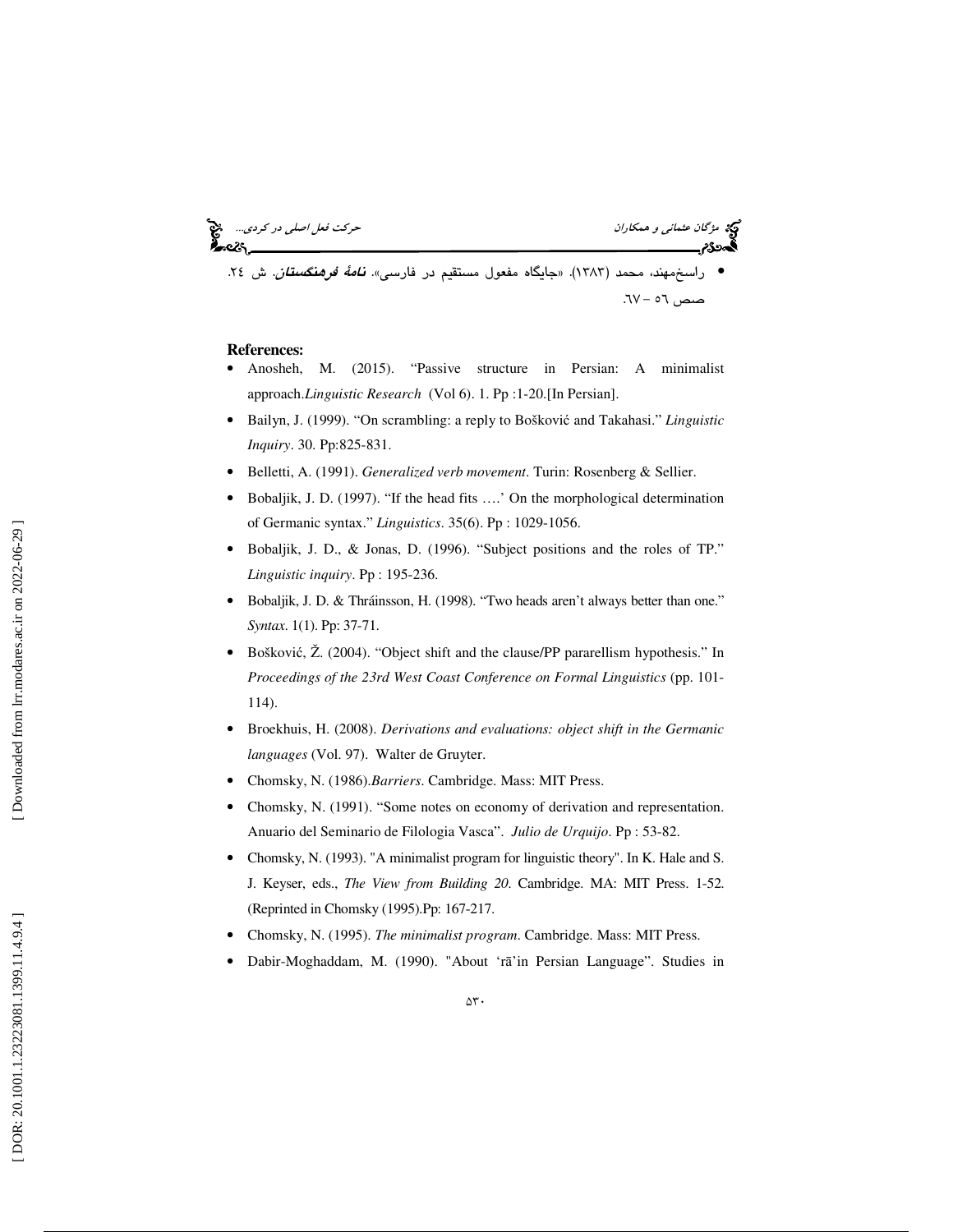# (پياپي 58)، مهر و آبان 1399 جستارهاي زباني دورة ،11 شمارة 4

Persian". *Linguistics*. Vol. 5. No.1. Pp: 81-148 .[In Persian].

- Darzi, A. & Anosheh. M. (2011). "The main verb movement in Persian: A minimalist approach".*Linguistic Research*. (Vol. 2). 3. Pp: 21-55. [In Persian].
- Goldberg, L. (2005). *Verb-Stranding VP Ellipsis: A cross-linguistic study*. Ph. D dissertation. McGill University. Montreal.
- Holmberg, A. (1986). *Word order and syntactic features in the Scandinavian languages and English*. PhD dissertation. University of Stockholm.
- Karimi, S. (2005). *A minimalist approach to scrambling: Evidence from Persian*. Berlin: Mouton de Gruyter.
- Osmani, M. (In prep). *The Study of Phases in the Structure of Kurdish Sentences: A Syntactic and Semantic Analysis*. PhD dissertation. Linguistics. Tarbiat Modares University. [In Persian].
- Osmani, T (2015). *Verb Movement in Kurdish*. M.A Thesis. Linguistics. Tehran University. [In Persian].
- Pollock, J. Y. (1989). "Verb movement, Universal Grammar, and the structure of IP". *Linguistic Inquiry*. 20(3). Pp: 365-424.
- Rasekh-Mahand, M. (2004) "Direct object position in Persian". *Persian Academy Journal*. 24:56- 67. [In Persian].
- Sekerina, I. (1997). *The syntax and processing of scrambling constructions in Russian*. Unpublished Ph D dissertation, University of New York.
- Sekerina, I. (1997). "The syntax and processing of scrambling constructions in Russian." Unpublished Ph. D dissertation. University of New York.
- Shafiei ILkhechy, N. (2015). "Ellipsis in Persian complex predicates: VVPE or something else." *In Annual Conference of the Canadian Linguistic Association*.
- Shafiei ILkhechy, N. (2015). "Ellipsis in Persian complex predicates: VVPE or something else*." In Annual Conference of the Canadian Linguistic Association*.
- Thráinsson, H. (1996). "On the (non-) universality of functional projections." Minimal ideas, ed. W. Abraham, S.D. Epstein, H. Thráinsson & C. J.W. Zwart. 253-